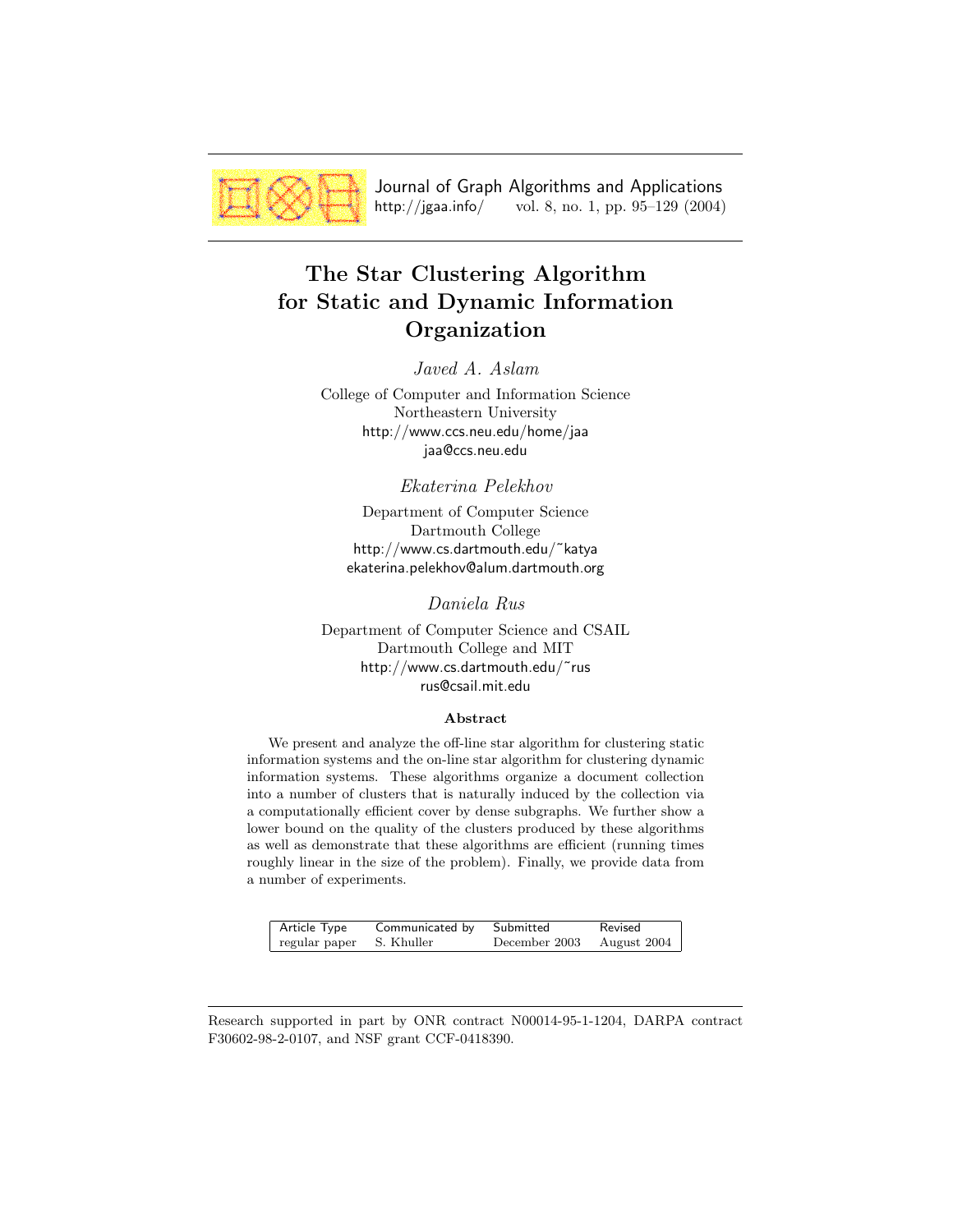# **1 Introduction**

We wish to create more versatile information capture and access systems for digital libraries by using information organization: thousands of electronic documents will be organized automatically as a hierarchy of topics and subtopics, using algorithms grounded in geometry, probability, and statistics. Off-line information organization algorithms will be useful for organizing static collections (for example, large-scale legacy data). Incremental, on-line information organization algorithms will be useful to keep dynamic corpora, such as news feeds, organized. Current information systems such as Inquery [32], Smart [31], or Alta Vista provide some simple automation by computing ranked (sorted) lists of documents, but it is ineffective for users to scan a list of hundreds of document titles. To cull the relevant information out of a large set of potentially useful dynamic sources, we need methods for organizing and reorganizing dynamic information as accurate clusters, and ways of presenting users with the topic summaries at various levels of detail.

There has been extensive research on clustering and its applications to many domains [18, 2]. For a good overview see [19]. For a good overview of using clustering in Information Retrieval (IR) see [34]. The use of clustering in IR was mostly driven by *the cluster hypothesis* [28] which states that "closely associated documents tend to be related to the same requests". Jardine and van Rijsbergen [20] show some evidence that search results could be improved by clustering. Hearst and Pedersen [17] re-examine the cluster hypothesis by focusing on the Scatter/Gather system [14] and conclude that it holds for browsing tasks.

Systems like Scatter/Gather [14] provide a mechanism for user-driven organization of data in a fixed number of clusters, but the users need to be in the loop and the computed clusters do not have accuracy guarantees. Scatter/Gather uses fractionation to compute nearest-neighbor clusters. Charika, et al. [10] consider a dynamic clustering algorithm to partition a collection of text documents into a *fixed* number of clusters. Since in dynamic information systems the number of topics is not known *a priori*, a fixed number of clusters cannot generate a natural partition of the information.

Our work on clustering presented in this paper and in [4] provides positive evidence for the cluster hypothesis. We propose an off-line algorithm for clustering static information and an on-line version of this algorithm for clustering dynamic information. These two algorithms compute clusters induced by the natural topic structure of the space. Thus, this work is different than [14, 10] in that we do not impose the constraint to use a fixed number of clusters. As a result, we can guarantee a lower bound on the topic similarity between the documents in each cluster. The model for topic similarity is the standard vector space model used in the information retrieval community [30] which is explained in more detail in Section 2 of this paper.

To compute accurate clusters, we formalize clustering as covering graphs by cliques [21] (where the cover is a vertex cover). Covering by cliques is NPcomplete, and thus intractable for large document collections. Unfortunately, it has also been shown that the problem cannot even be approximated in poly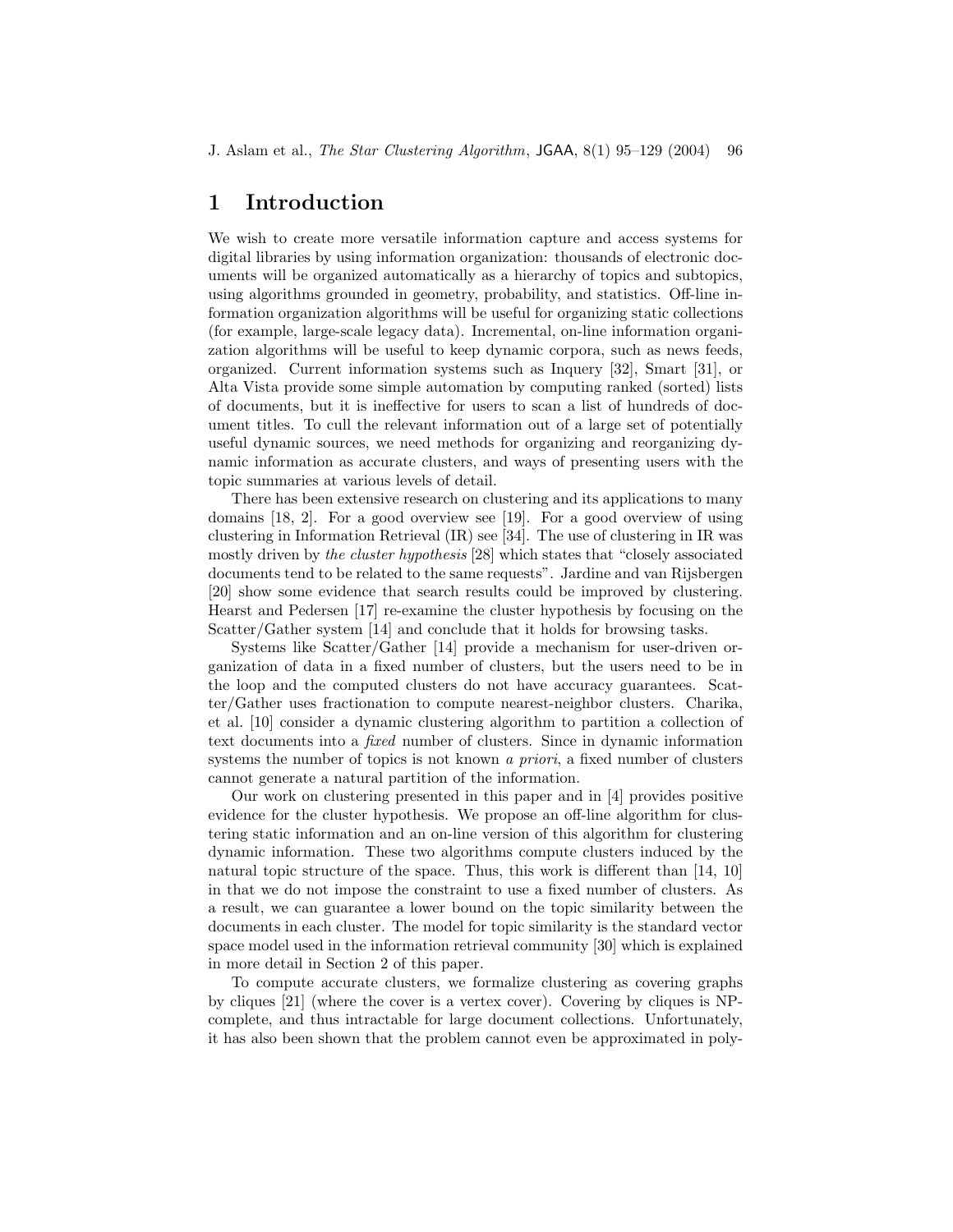nomial time [25, 36]. We instead use a cover by *dense subgraphs* that are *starshaped* and that can be computed *off-line* for static data and *on-line* for dynamic data. We show that the off-line and on-line algorithms produce correct clusters efficiently. Asymptotically, the running time of both algorithms is roughly linear in the size of the similarity graph that defines the information space (explained in detail in Section 2). We also show lower bounds on the topic similarity within the computed clusters (a measure of the accuracy of our clustering algorithm) as well as provide experimental data.

Finally, we compare the performance of the star algorithm to two widely used algorithms for clustering in IR and other settings: the single link method<sup>1</sup> [13] and the average link algorithm<sup>2</sup> [33]. Neither algorithm provides guarantees for the topic similarity within a cluster. The single link algorithm can be used in off-line and on-line mode, and it is faster than the average link algorithm, but it produces poorer clusters than the average link algorithm. The average link algorithm can only be used off-line to process static data. The star clustering algorithm, on the other hand, computes topic clusters that are naturally induced by the collection, provides guarantees on cluster quality, computes more accurate clusters than either the single link or average link methods, is efficient, admits an efficient and simple on-line version, and can perform hierarchical data organization. We describe experiments in this paper with the TREC<sup>3</sup> collection demonstrating these abilities.

Our algorithms for organizing information systems can be used in several ways. The off-line algorithm can be used as a pre-processing step in a static information system or as a post-processing step on the specific documents retrieved by a query. As a pre-processor, this system assists users with deciding how to browse a database of free text documents by highlighting relevant and irrelevant topics. Such clustered data is useful for narrowing down the database over which detailed queries can be formulated. As a post-processor, this system classifies the retrieved data into clusters that capture topic categories. The on-line algorithm can be used as a basis for constructing self-organizing information systems. As the content of a dynamic information system changes, the on-line algorithm can efficiently automate the process of organization and reorganization to compute accurate topic summaries at various level of similarity.

<sup>&</sup>lt;sup>1</sup>In the single link clustering algorithm a document is part of a cluster if it is "related" to at least *one* document in the cluster.

<sup>2</sup>In the average link clustering algorithm a document is part of a cluster if it is "related" to an average number of documents in the cluster.

<sup>3</sup>TREC is the annual text retrieval conference. Each participant is given on the order of 5 gigabytes of data and a standard set of queries on which to test their systems. The results and the system descriptions are presented as papers at the TREC conference.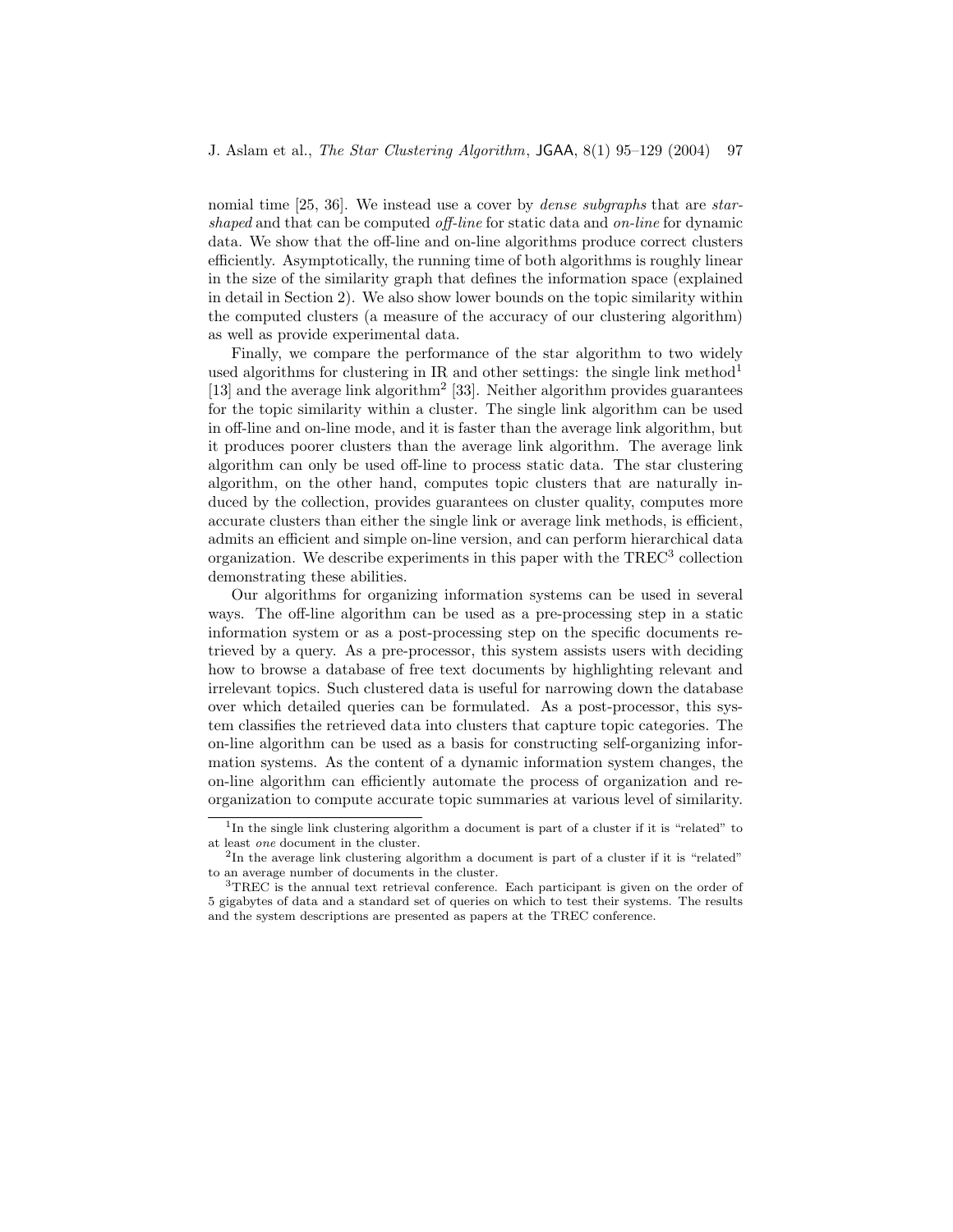# **2 Clustering Static Data with Star-shaped Subgraphs**

In this section we motivate and present an off-line algorithm for organizing information systems. The algorithm is very simple and efficient, and it computes high-density clusters.

We formulate our problem by representing an information system by its *similarity graph*. A similarity graph is an undirected, weighted graph  $G = (V, E, w)$ where vertices in the graph correspond to documents and each weighted edge in the graph corresponds to a measure of similarity between two documents. We measure the similarity between two documents by using a standard metric from the IR community—the cosine metric in the vector space model of the Smart information retrieval system [31, 30].

The vector space model for textual information aggregates statistics on the occurrence of words in documents. The premise of the vector space model is that two documents are similar if they use similar words. A vector space can be created for a collection (or corpus) of documents by associating each important word in the corpus with one dimension in the space. The result is a high dimensional vector space. Documents are mapped to vectors in this space according to their word frequencies. Similar documents map to nearby vectors. In the vector space model, document similarity is measured by the angle between the corresponding document vectors. The standard in the information retrieval community is to map the angles to the interval  $[0, 1]$  by taking the cosine of the vector angles.

G is a complete graph with edges of varying weight. An organization of the graph that produces reliable clusters of similarity  $\sigma$  (*i.e.*, clusters where documents have pairwise similarities of at least  $\sigma$ ) can be obtained by (1) thresholding the graph at  $\sigma$  and (2) performing a *minimum clique cover* with maximal cliques on the resulting graph  $G_{\sigma}$ . The *thresholded graph*  $G_{\sigma}$  is an undirected graph obtained from G by eliminating all the edges whose weights are lower that  $\sigma$ . The minimum clique cover has two features. First, by using cliques to cover the similarity graph, we are guaranteed that all the documents in a cluster have the desired degree of similarity. Second, minimal clique covers with maximal cliques allow vertices to belong to *several* clusters. In our information retrieval application this is a desirable feature as documents can have multiple subthemes.

Unfortunately, this approach is computationally intractable. For real corpora, similarity graphs can be very large. The clique cover problem is NPcomplete, and it does not admit polynomial-time approximation algorithms [25, 36]. While we cannot perform a clique cover nor even approximate such a cover, we can instead cover our graph by *dense subgraphs*. What we lose in intra-cluster similarity guarantees, we gain in computational efficiency. In the sections that follow, we describe off-line and on-line covering algorithms and analyze their performance and efficiency.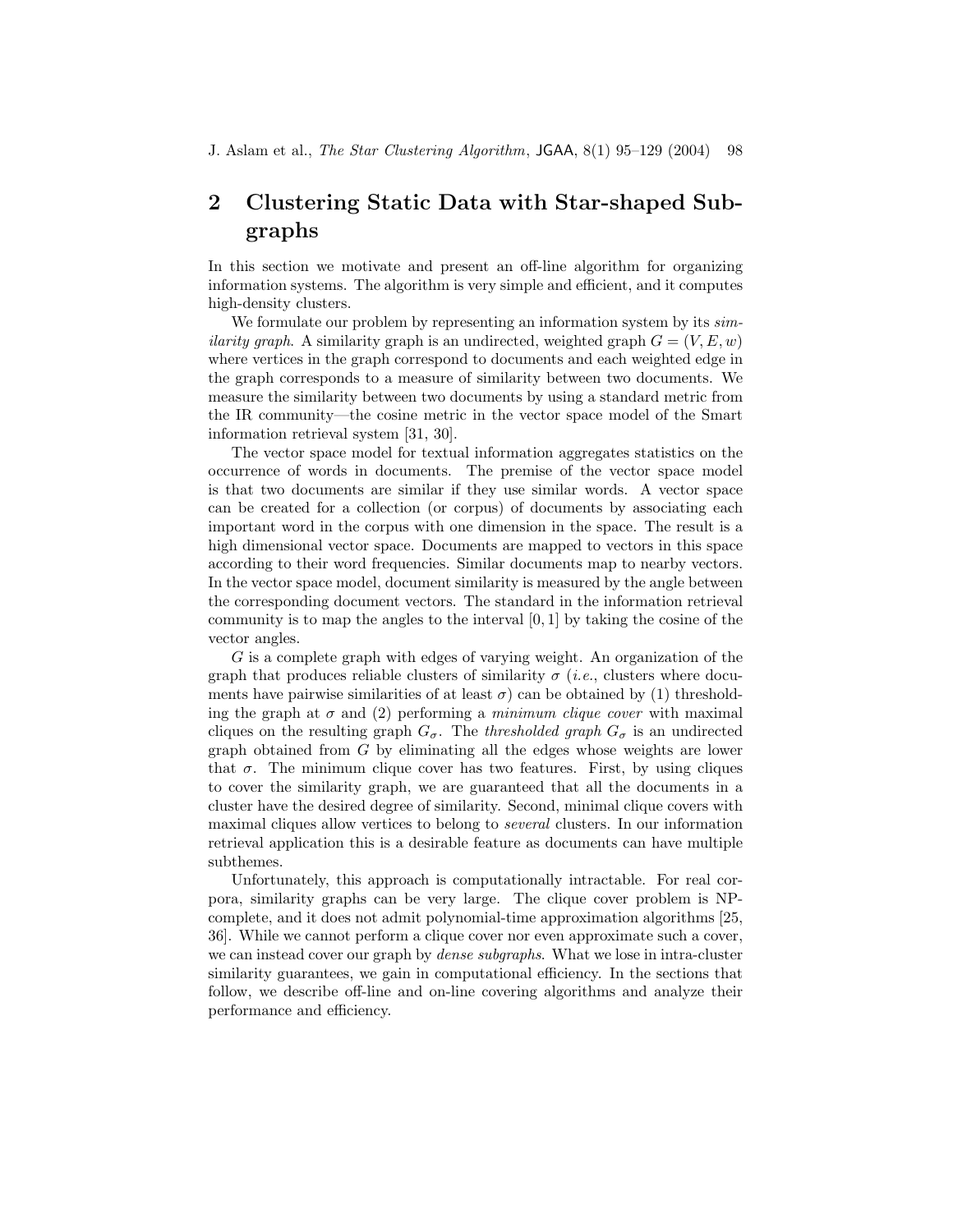

Figure 1: An example of a star-shaped subgraph with a center vertex  $C$  and satellite vertices  $s_1$  through  $s_7$ . The edges are denoted by solid and dashed lines. Note that there is an edge between each satellite and a center, and that edges may also exist between satellite vertices.

### **2.1 Dense star-shaped covers**

We approximate a clique cover by covering the associated thresholded similarity graph with *star-shaped subgraphs*. A star-shaped subgraph on  $m + 1$  vertices consists of a single *star center* and m *satellite vertices*, where there exist edges between the star center and each of the satellite vertices (see Figure 1). While finding cliques in the thresholded similarity graph  $G_{\sigma}$  *guarantees* a pairwise similarity between documents of at least  $\sigma$ , it would appear at first glance that finding star-shaped subgraphs in  $G_{\sigma}$  would provide similarity guarantees between the star center and each of the satellite vertices, but no such similarity guarantees *between satellite vertices*. However, by investigating the geometry of our problem in the vector space model, we can derive a *lower bound* on the similarity between satellite vertices as well as provide a formula for the *expected* similarity between satellite vertices. The latter formula predicts that the pairwise similarity between satellite vertices in a star-shaped subgraph is high, and together with empirical evidence supporting this formula, we shall conclude that covering  $G_{\sigma}$  with star-shaped subgraphs is an accurate method for clustering a set of documents.

Consider three documents C,  $S_1$  and  $S_2$  which are vertices in a star-shaped subgraph of  $G_{\sigma}$ , where  $S_1$  and  $S_2$  are satellite vertices and C is the star center. By the definition of a star-shaped subgraph of  $G_{\sigma}$ , we must have that the similarity between C and  $S_1$  is at least  $\sigma$  and that the similarity between C and  $S_2$  is also at least  $\sigma$ . In the vector space model, these similarities are obtained by taking the cosine of the angle between the vectors associated with each document. Let  $\alpha_1$  be the angle between C and  $S_1$ , and let  $\alpha_2$  be the angle between C and  $S_2$ . We then have that  $\cos \alpha_1 \geq \sigma$  and  $\cos \alpha_2 \geq \sigma$ . Note that the angle between  $S_1$  and  $S_2$  can be at most  $\alpha_1 + \alpha_2$ ; we therefore have the following lower bound on the similarity between satellite vertices in a starshaped subgraph of  $G_{\sigma}$ .

**Fact 2.1** Let  $G_{\sigma}$  be a similarity graph and let  $S_1$  and  $S_2$  be two satellites in the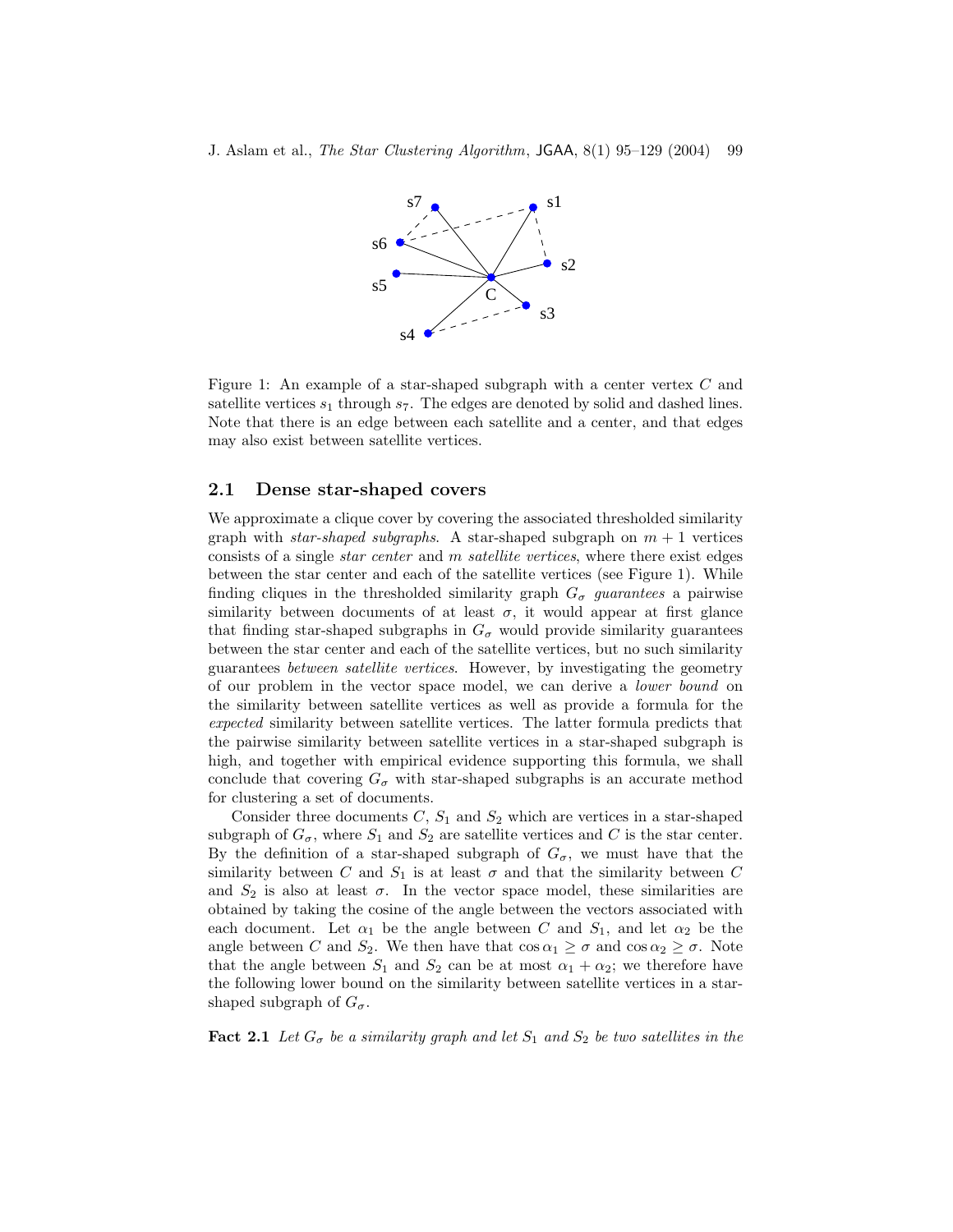*same star in*  $G_{\sigma}$ . Then the similarity between  $S_1$  and  $S_2$  must be at least

$$
\cos(\alpha_1 + \alpha_2) = \cos \alpha_1 \cos \alpha_2 - \sin \alpha_1 \sin \alpha_2.
$$

If  $\sigma = 0.7$ ,  $\cos \alpha_1 = 0.75$  and  $\cos \alpha_2 = 0.85$ , for instance, we can conclude that the similarity between the two satellite vertices must be at least<sup>4</sup>

 $(0.75) \cdot (0.85) - \sqrt{1 - (0.75)^2} \sqrt{1 - (0.85)^2} \approx 0.29.$ 

Note that while this may not seem very encouraging, the above analysis is based on absolute worst-case assumptions, and in practice, the similarities between satellite vertices are much higher. We further determined the *expected* similarity between two satellite vertices.

### **2.2 Expected satellite similarity in the vector space model**

In this section, we derive a formula for the expected similarity between two satellite vertices given the geometric constraints of the vector space model, and we give empirical evidence that this formula is accurate in practice.

**Theorem 2.2** *Let*  $C$  *be a star center, and let*  $S_1$  *and*  $S_2$  *be satellite vertices of C.* Then the similarity between  $S_1$  and  $S_2$  is given by

 $\cos \alpha_1 \cos \alpha_2 + \cos \theta \sin \alpha_1 \sin \alpha_2$ 

*where*  $\theta$  *is the dihedral angle*<sup>5</sup> *between the planes formed by*  $S_1C$  *and*  $S_2C$ *.* 

**Proof:** Let C be a unit vector corresponding to a star center, and let  $S_1$  and  $S_2$  be unit vectors corresponding to satellites in the same star. Let  $\alpha_1 = \angle S_1 C$ ,  $\alpha_2 = \angle S_2C$  and  $\gamma = \angle S_1S_2$  be the pairwise angles between vectors. Let  $\theta$ ,  $0 \le \theta \le \pi$ , be the dihedral angle between the planes formed by  $S_1C$  and  $S_2C$ . We seek a formula for  $\cos \gamma$ .

First, we observe that  $\theta$  is related to the angle between the vectors normal to the planes formed by  $S_1C$  and  $S_2C$ .

$$
\pi - \theta = \angle (S_1 \times C)(C \times S_2)
$$

Consider the dot product of these normal vectors.

$$
(S_1 \times C) \cdot (C \times S_2) = ||S_1 \times C|| \, ||C \times S_2|| \, \cos(\pi - \theta) = -\cos\theta \sin\alpha_1 \sin\alpha_2
$$

On the other hand, standard results from geometry dictate the following.

 $(S_1 \times C) \cdot (C \times S_2) = (S_1 \cdot C)(C \cdot S_2) - (S_1 \cdot S_2)(C \cdot C) = \cos \alpha_1 \cos \alpha_2 - \cos \gamma$ 

Combining these two equalities, we obtain the result in question.  $\Box$ 

<sup>&</sup>lt;sup>4</sup>Note that  $\sin \theta = \sqrt{1 - \cos^2 \theta}$ .<br><sup>5</sup>The dihedral angle is the angle between two planes on a third plane normal to the intersection of the two planes.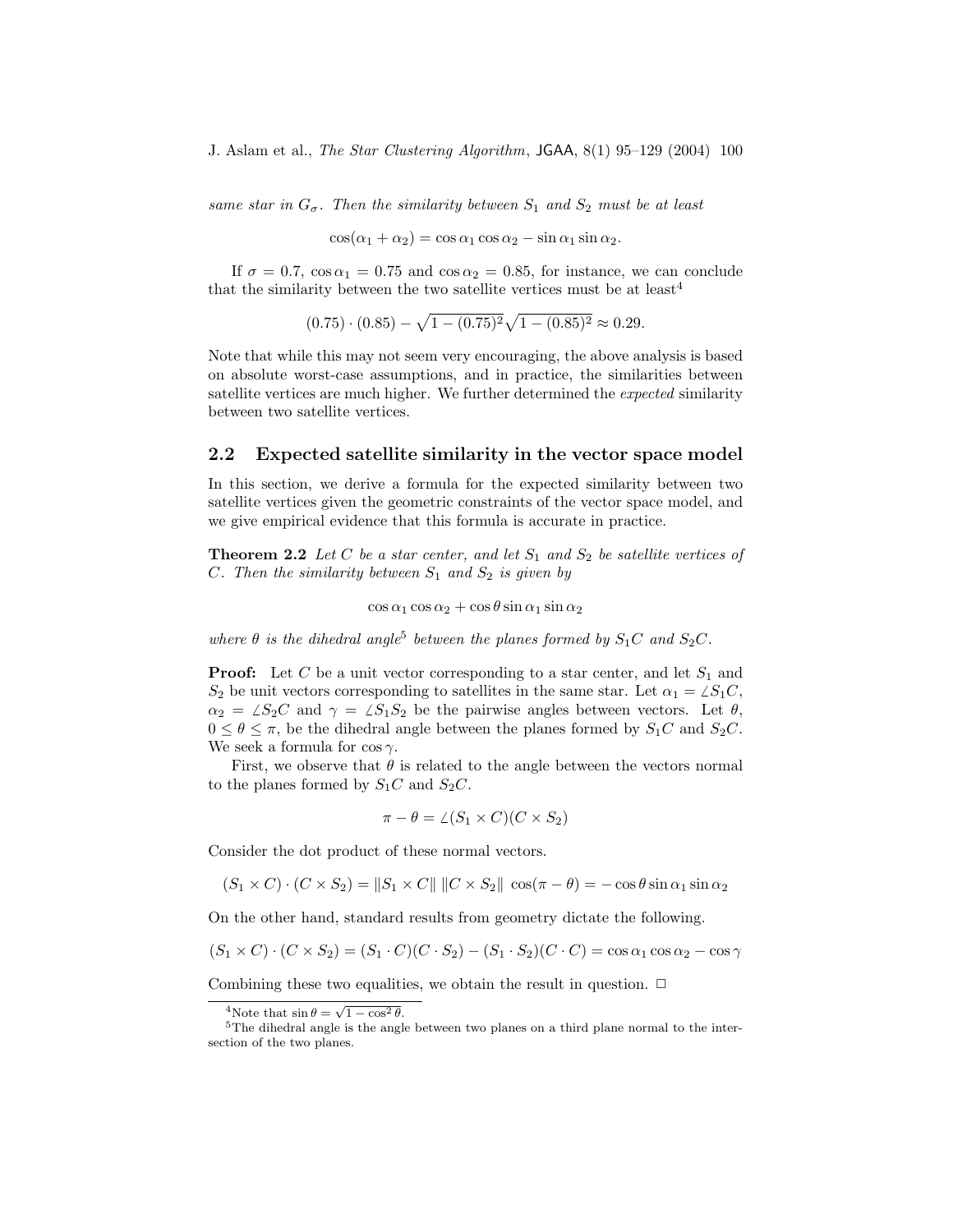How might we eliminate the dependence on  $\cos \theta$  in this formula? Consider three vertices from a cluster of similarity  $\sigma$ . Randomly chosen, the pairwise similarities among these vertices should be  $\cos \omega$  for some  $\omega$  satisfying  $\cos \omega \geq \sigma$ . We then have

$$
\cos \omega = \cos \omega \cos \omega + \cos \theta \sin \omega \sin \omega
$$

from which it follows that

$$
\cos \theta = \frac{\cos \omega - \cos^2 \omega}{\sin^2 \omega} = \frac{\cos \omega (1 - \cos \omega)}{1 - \cos^2 \omega} = \frac{\cos \omega}{1 + \cos \omega}.
$$

Substituting for  $\cos \theta$  and noting that  $\cos \omega \geq \sigma$ , we obtain

$$
\cos \gamma \ge \cos \alpha_1 \cos \alpha_2 + \frac{\sigma}{1 + \sigma} \sin \alpha_1 \sin \alpha_2. \tag{1}
$$

Equation 1 provides an accurate estimate of the similarity between two satellite vertices, as we shall demonstrate empirically.

Note that for the example given in the previous section, Equation 1 would predict a similarity between satellite vertices of approximately 0.78. We have tested this formula against real data, and the results of the test with the TREC FBIS data set<sup>6</sup> are shown in Figure 2. In this plot, the x- and y-axes are similarities between cluster centers and satellite vertices, and the z-axis is the root mean squared prediction error (RMS) of the formula in Theorem 2.2 for the similarity between satellite vertices. We observe the maximum root mean squared error is quite small (approximately 0.16 in the worst case), and for reasonably high similarities, the error is negligible. From our tests with real data, we have concluded that Equation 1 is quite accurate. We may further conclude that star-shaped subgraphs are reasonably "dense" in the sense that they imply relatively high pairwise similarities between all documents in the star.

# **3 The Off-line Star Algorithm**

Motivated by the discussion of the previous section, we now present the *star algorithm* which can be used to organize documents in an information system. The star algorithm is based on a greedy cover of the thresholded similarity graph by star-shaped subgraphs; the algorithm itself is summarized in Figure 3 below.

**Theorem 3.1** *The running time of the off-line star algorithm on a similarity graph*  $G_{\sigma}$  *is*  $\Theta(V + E_{\sigma})$ *.* 

**Proof:** The following implementation of this algorithm has a running time *linear* in the size of the graph. Each vertex  $v$  has a data structure associate with it that contains v.degree, the degree of the vertex, v.adj, the list of adjacent vertices,  $v.maxked$ , which is a bit denoting whether the vertex belongs to a star

<sup>6</sup>FBIS is a large collection of text documents used in TREC.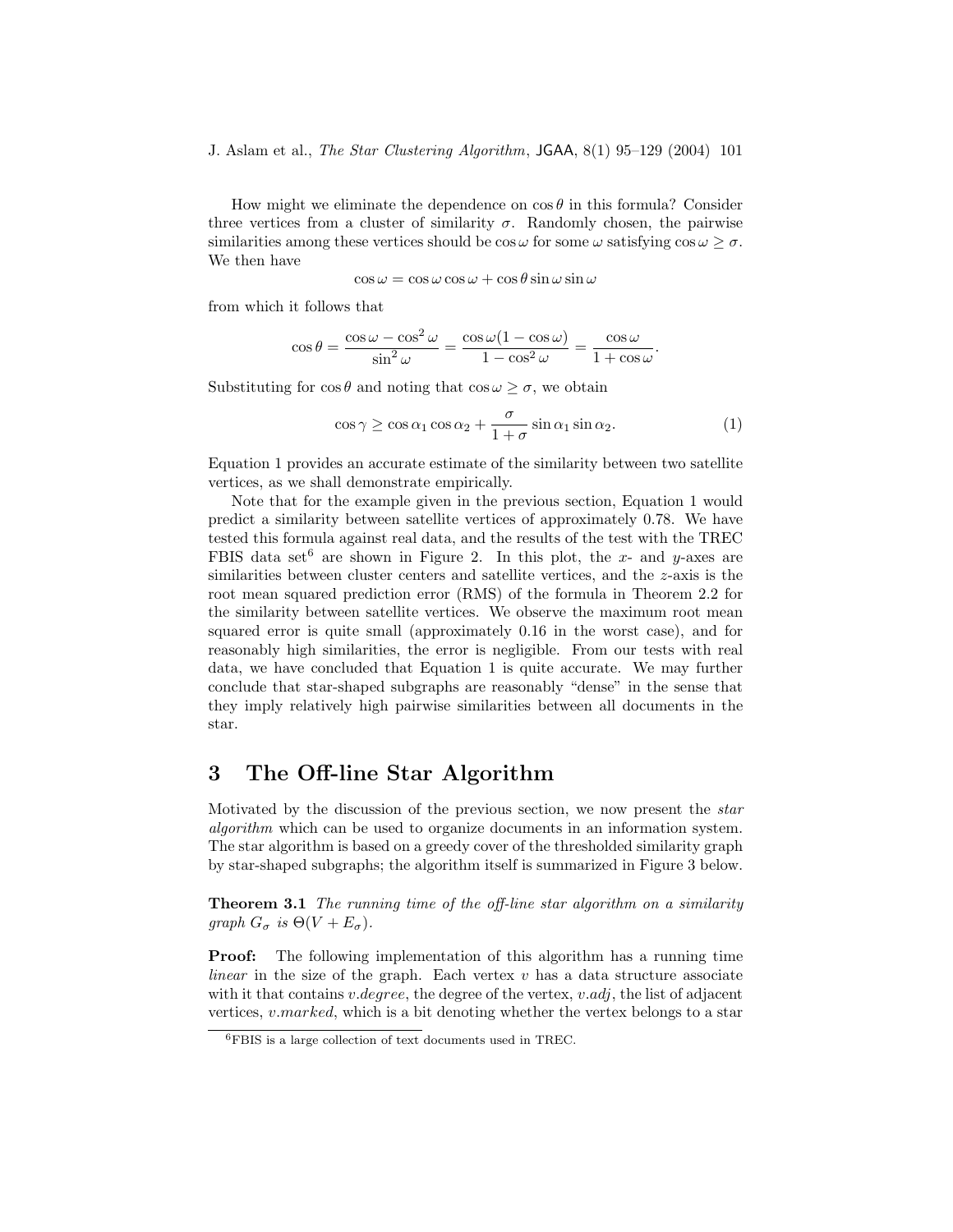

Figure 2: The RMS prediction error of our expected satellite similarity formula over the TREC FBIS collection containing 21,694 documents.

or not, and v.center, which is a bit denoting whether the vertex is a star center. (Computing v.degree for each vertex can easily be performed in  $\Theta(V + E_{\sigma})$ ) time.) The implementation starts by sorting the vertices in V by degree  $(\Theta(V))$ time since degrees are integers in the range  $\{0, |V|\}$ ). The program then scans the sorted vertices from the highest degree to the lowest as a greedy search for star centers. Only vertices that do not belong to a star already (that is, they are unmarked) can become star centers. Upon selecting a new star center  $v$ , its v.center and v.marked bits are set and for all  $w \in v$ .adj, w.marked is set. Only one scan of  $V$  is needed to determine all the star centers. Upon termination, the star centers and only the star centers have the center field set. We call the set of star centers the *star cover* of the graph. Each star is fully determined by the star center, as the satellites are contained in the adjacency list of the center vertex.  $\Box$ 

This algorithm has two features of interest. The first feature is that the star cover is not unique. A similarity graph may have several different star covers because when there are several vertices of the same highest degree, the algorithm arbitrarily chooses one of them as a star center (whichever shows up first in the sorted list of vertices). The second feature of this algorithm is that it provides a simple encoding of a star cover by assigning the types "center" and "satellite" (which is the same as "not center" in our implementation) to vertices. We define a *correct star cover* as a star cover that assigns the types "center" and "satellite" in such a way that (1) a star center is not adjacent to any other star center and (2) every satellite vertex is adjacent to at least one center vertex of equal or higher degree.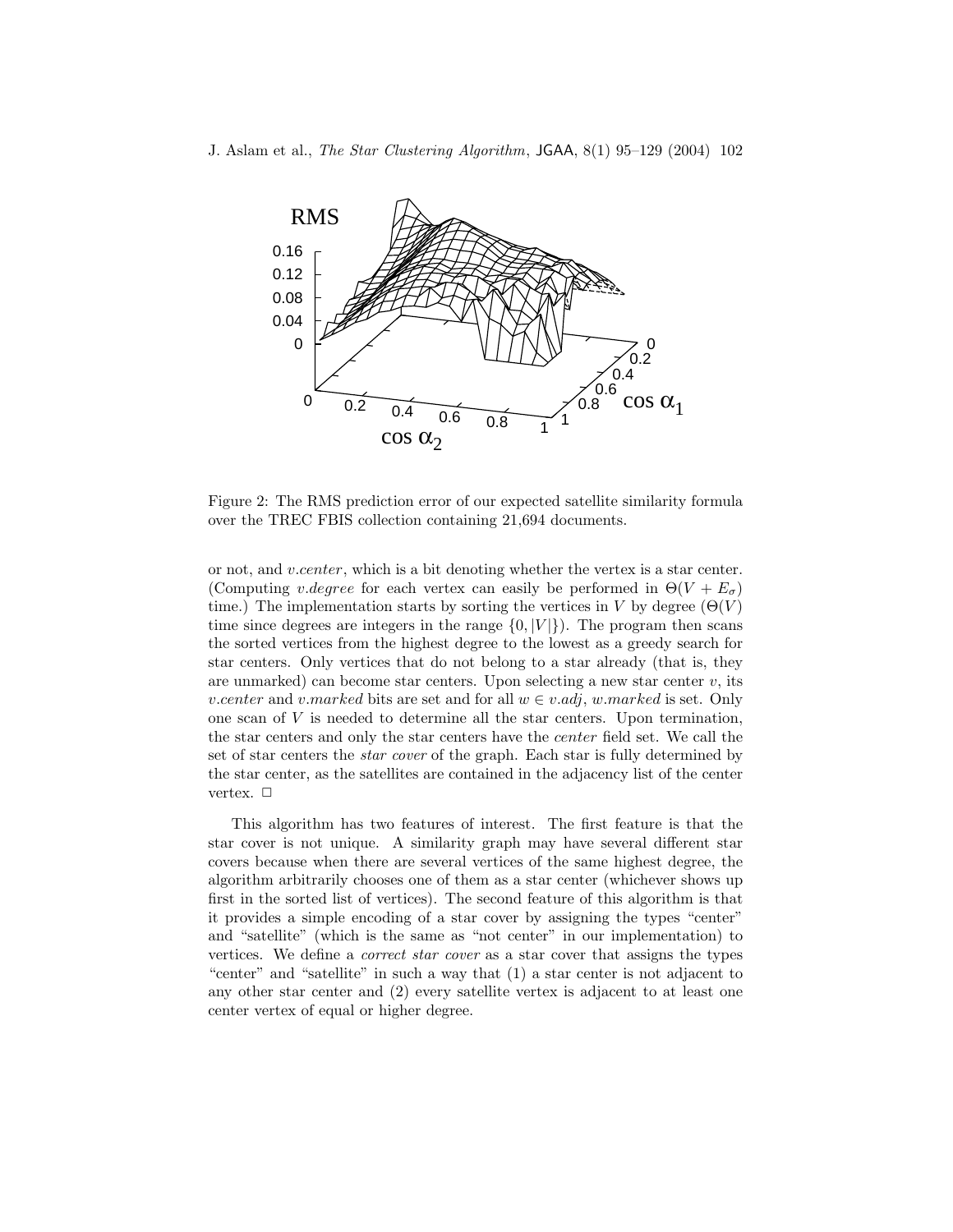For any threshold  $\sigma$ :

- 1. Let  $G_{\sigma} = (V, E_{\sigma})$  where  $E_{\sigma} = \{e \in E : w(e) \geq \sigma\}.$
- 2. Let each vertex in  $G_{\sigma}$  initially be *unmarked*.
- 3. Calculate the degree of each vertex  $v \in V$ .
- 4. Let the highest degree unmarked vertex be a star center, and construct a cluster from the star center and its associated satellite vertices. Mark each node in the newly constructed star.
- 5. Repeat Step 4 until all nodes are marked.
- 6. Represent each cluster by the document corresponding to its associated star center.

#### Figure 3: The star algorithm

Figure 4 shows two examples of star covers. The left graph consists of a clique subgraph (first subgraph) and a set of nodes connected to only to the nodes in the clique subgraph (second subgraph). The star cover of the left graph includes one vertex from the 4-clique subgraph (which covers the entire clique and the one non-clique vertex it is connected to), and single-node stars for each of the non-covered vertices in the second set. The addition of a node connected to all the nodes in the second set changes the clique cover dramatically. In this case, the new node becomes a star center. It thus covers all the nodes in the second set. Note that since star centers can not be adjacent, no vertex from the second set is a star center in this case. One node from the first set (the clique) remains the center of a star that covers that subgraph. This example illustrates the connection between a star cover and other important graph sets, such as set covers and induced dominating sets, which have been studies extensively in the literature [16, 1]. The star cover is related but not identical to a dominating set [16]. Every star cover is a dominating set, but there are dominating sets that are not star covers. Star covers are useful approximations of clique covers because star graphs are dense subgraphs for which we can infer something about the missing edges as we showed above.

Given this definition for the star cover, it immediately follows that:

#### **Theorem 3.2** *The off-line star algorithm produces a correct star cover.*

We will use the two features of the off-line algorithm mentioned above in the analysis of the on-line version of the star algorithm, in the next section. In a subsequent section, we will show that the clusters produced by the star algorithm are quite accurate, exceeding the accuracy produced by widely used clustering algorithms in information retrieval.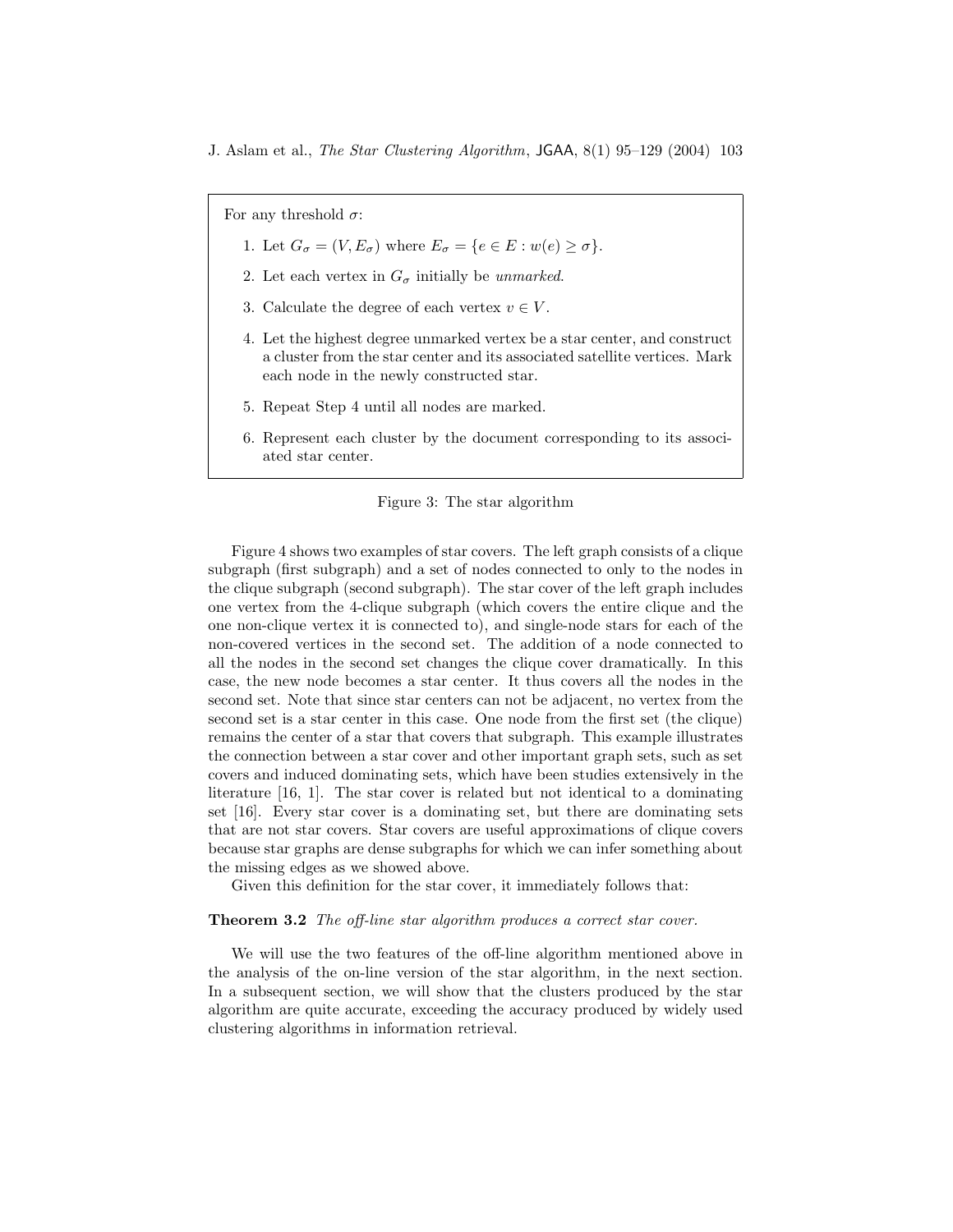

Figure 4: An example of a star-shaped covers before and after the insertion of the node N in the graph. The dark circles denote satellite vertices. The shaded circles denote star centers.

# **4 The On-line Star Algorithm**

In this section we consider algorithms for computing the organization of a dynamic information system. We consider a document collection where new documents arrive incrementally over time, and they need to be inserted in the collection. Existing documents can become obsolete and thus need to be removed. We derive an on-line version of the star algorithm for information organization that can incrementally compute clusters of similar documents, supporting both insertion and deletion. We continue assuming the vector space model and its associated cosine metric for capturing the pairwise similarity between the documents of the corpus as well as the random graph model for analyzing the expected behavior of the new algorithm.

We assume that documents are inserted or deleted from the collection one at a time. We begin by examining insert. The intuition behind the incremental computation of the star cover of a graph after a new vertex is inserted is depicted in Figure 5. The top figure denotes a similarity graph and a correct star cover for this graph. Suppose a new vertex is inserted in the graph, as in the middle figure. The original star cover is no longer correct for the new graph. The bottom figure shows the correct star cover for the new graph. How does the addition of this new vertex affect the correctness of the star cover? In general, the answer depends on the degree of the new vertex and on its adjacency list. If the adjacency list of the new vertex does not contain any star centers, the new vertex can be added in the star cover as a star center. If the adjacency list of the new vertex contains any center vertex  $c$  whose degree is equal or higher, the new vertex becomes a satellite vertex of c. The difficult cases that destroy the correctness of the star cover are (1) when the new vertex is adjacent to a collection of star centers, each of whose degree is lower than that of the new vertex; and (2) when the new vertex increases the degree of an adjacent satellite vertex beyond the degree of its associated star center. In these situations, the star structure already in place has to be modified; existing stars must be broken. The satellite vertices of these broken stars must be re-evaluated.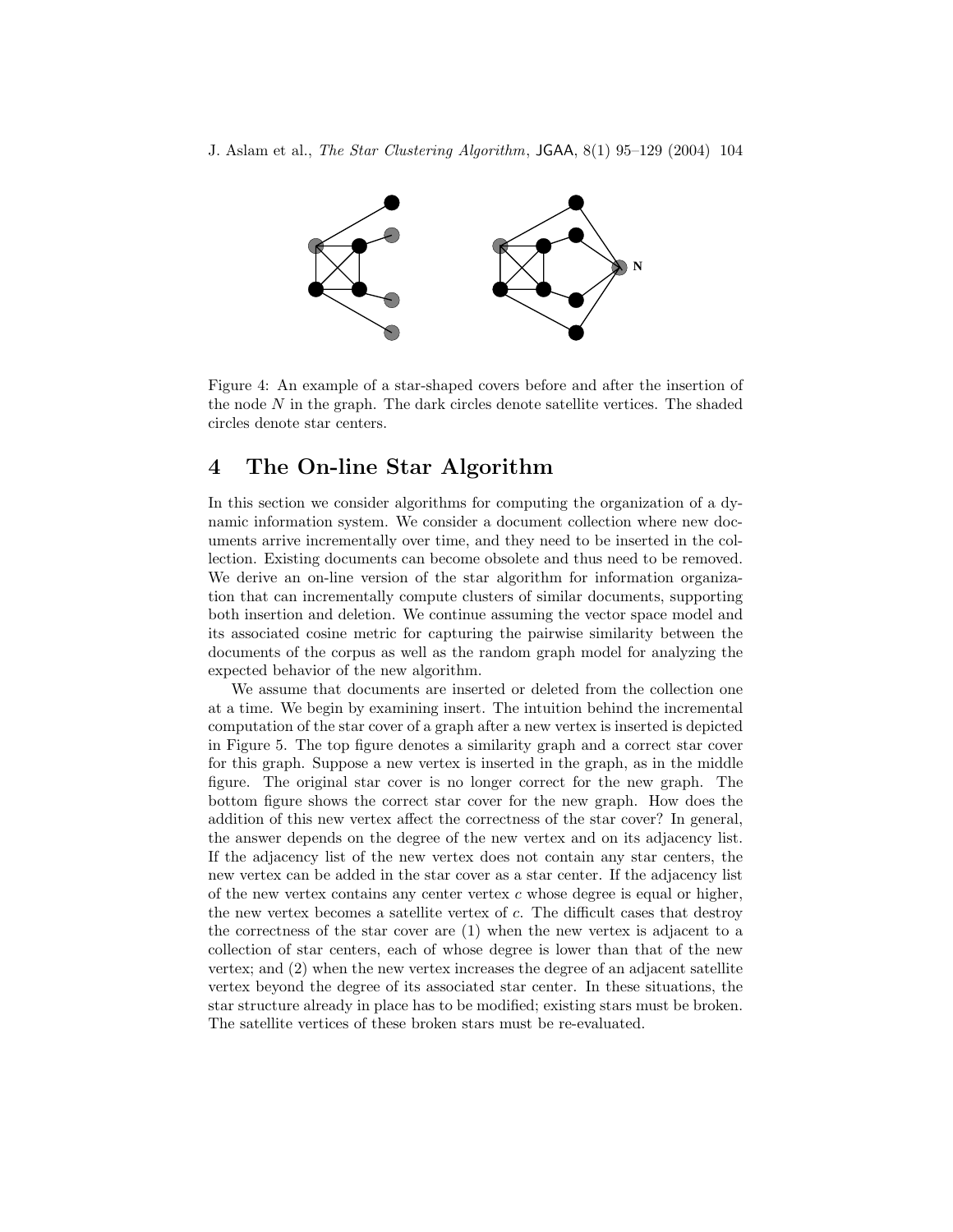#### J. Aslam et al., *The Star Clustering Algorithm*, JGAA, 8(1) 95–129 (2004) 105

Similarly, deleting a vertex from a graph may destroy the correctness of a star cover. An initial change affects a star if (1) its center is removed, or (2) the degree of the center has decreased because of a deleted satellite. The satellites in these stars may no longer be adjacent to a center of equal or higher degree, and their status must be reconsidered.



Figure 5: The star cover change after the insertion of a new vertex. The largerradius disks denote star centers, the other disks denote satellite vertices. The star edges are denoted by solid lines. The inter-satellite edges are denoted by dotted lines. The top figure shows an initial graph and its star cover. The middle figure shows the graph after the insertion of a new document. The bottom figure shows the star cover of the new graph.

### **4.1 The on-line algorithm**

Motivated by the intuition in the previous section, we now describe a simple on-line algorithm for incrementally computing star covers of dynamic graphs; a more optimized version of this algorithm is given in Appendix A. The algorithm uses a data structure to efficiently maintain the star covers of an undirected graph  $G = (V, E)$ . For each vertex  $v \in V$  we maintain the following data.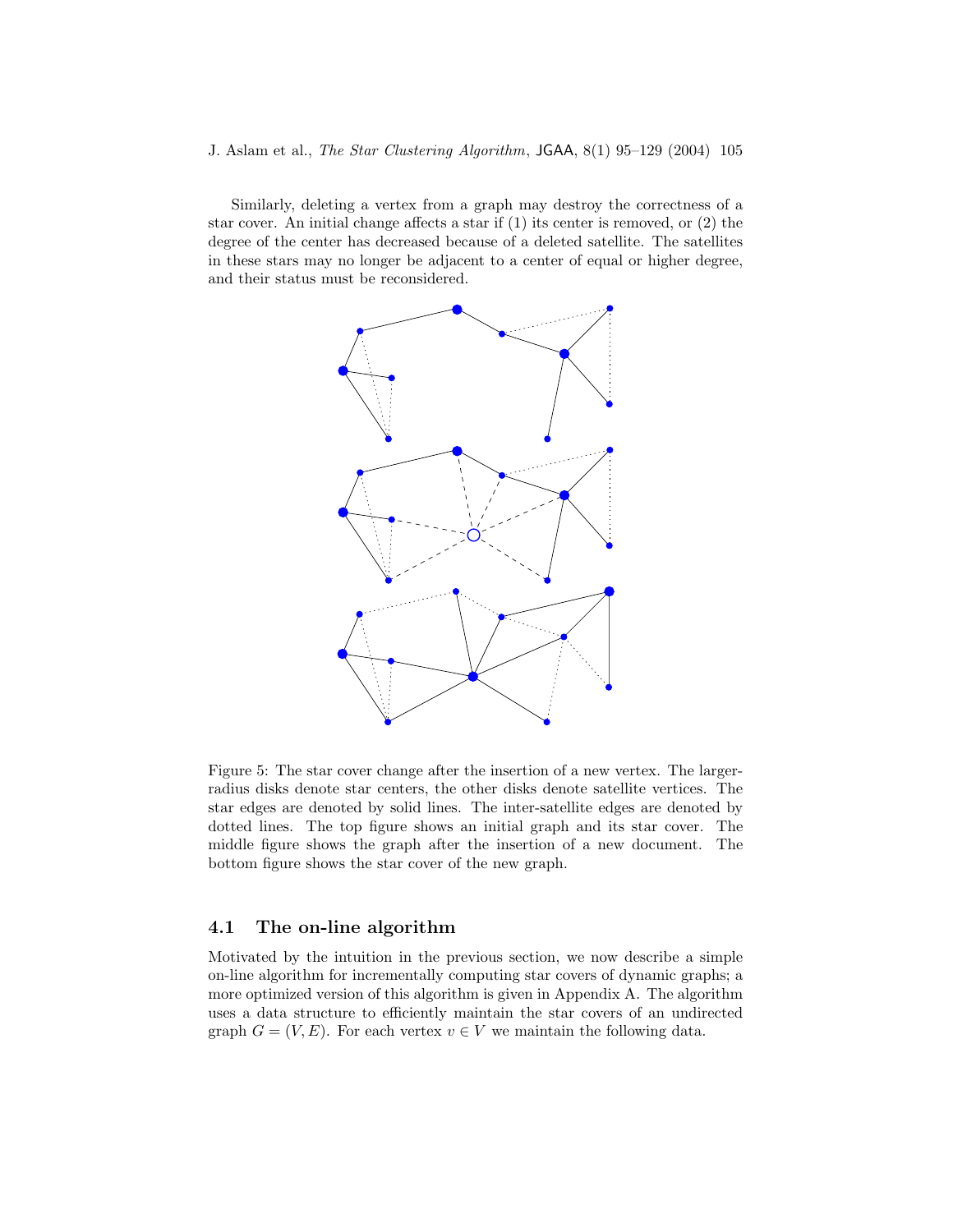J. Aslam et al., *The Star Clustering Algorithm*, JGAA, 8(1) 95–129 (2004) 106

INSERT $(\alpha, L, G_{\sigma})$ 1  $\alpha$ *type*  $\leftarrow$  *satellite* 2  $\alpha$ *.degree*  $\leftarrow 0$ <br>3  $\alpha$ *.adj*  $\leftarrow \emptyset$  $3 \quad \alpha.add \rightarrow \emptyset$ <br>4  $\alpha-centers \rightarrow$ 4  $\alpha$ .centers  $\leftarrow \emptyset$ <br>5 **forall**  $\beta$  **in**  $L$ **forall**  $\beta$  **in**  $L$ 6  $\alpha$ .degree  $\leftarrow \alpha$ .degree + 1<br>7  $\beta$ .degree  $\leftarrow \beta$ .degree + 1 7  $\beta$ .degree  $\leftarrow \beta$ .degree + 1<br>8 **INSERT**( $\beta$ ,  $\alpha$ .adj)  $INSENT(\beta, \alpha.add)$ 9 INSERT $(\alpha, \beta, adj)$ 10 **if**  $(\beta \text{.type} = center)$ 11 INSERT $(\beta, \alpha \text{. centers})$ 12 **else** 13  $\beta \cdot inQ \leftarrow true$ <br>14 **ENQUEUE** $(\beta, \theta)$  $\text{ENQUEUE}(\beta,Q)$ 15 **endif** 16 **endfor** 17  $\alpha.inQ \leftarrow true$ <br>18  $\text{ENQUEUE}(\alpha, 0)$  $\text{ENQUEUE}(\alpha, Q)$ 19 UPDATE $(G_{\sigma})$ 

 $\text{DELETE}(\alpha, G_{\sigma})$ 1 **forall** β **in** α.*adj* 2  $\beta$ .degree ←  $\beta$ .degree – 1<br>3 DELETE( $\alpha$ ,  $\beta$ .adj)  $DELETE(\alpha, \beta, adj)$ 4 **endfor** 5 **if**  $(\alpha.\textit{type} = \textit{satellite})$ 6 **forall** β **in** α.*centers* 7 **forall**  $\mu$  **in**  $\beta$ .*adj* 8 **if**  $(\mu.inQ = false)$ 9  $\mu.inQ \leftarrow true$ <br>10 ENQUEUE( $\mu$ , 0  $\text{ENQUEUE}(\mu, Q)$ 11 **endif** 12 **endfor** 13 **endfor** 14 **else** 15 **forall** β **in** α.*adj* 16 DELETE $(\alpha, \beta \text{. centers})$ 17  $\beta.inQ \leftarrow true$ <br>18 **ENQUEUE** $(\beta, 0)$  $ENQUEUE(\beta,Q)$ 19 **endfor** 20 **endif** 21 UPDATE $(G_{\sigma})$ 

Figure 6: Pseudocode for Insert.

Figure 7: Pseudocode for Delete.

| $v.\mathit{type}$ | satellite or center                    |
|-------------------|----------------------------------------|
| $v.\ndegree$      | degree of $v$                          |
| v.add             | list of adjacent vertices              |
| v. centers        | list of adjacent centers               |
| v.inQ             | flag specifying if $v$ being processed |

Note that while v.*type* can be inferred from v.*centers* and v.*degree* can be inferred from v.*adj*, it will be convenient to maintain all five pieces of data in the algorithm.

The basic idea behind the on-line star algorithm is as follows. When a vertex is inserted into (or deleted from) a thresholded similarity graph  $G_{\sigma}$ , new stars may need to be created and existing stars may need to be destroyed. An existing star is never destroyed unless a satellite is "promoted" to center status. The online star algorithm functions by maintaining a priority queue (indexed by vertex degree) which contains all satellite vertices that have the possibility of being promoted. So long as these enqueued vertices are indeed properly satellites, the existing star cover is correct. The enqueued satellite vertices are processed in order by degree (highest to lowest), with satellite promotion occurring as necessary. Promoting a satellite vertex may destroy one or more existing stars,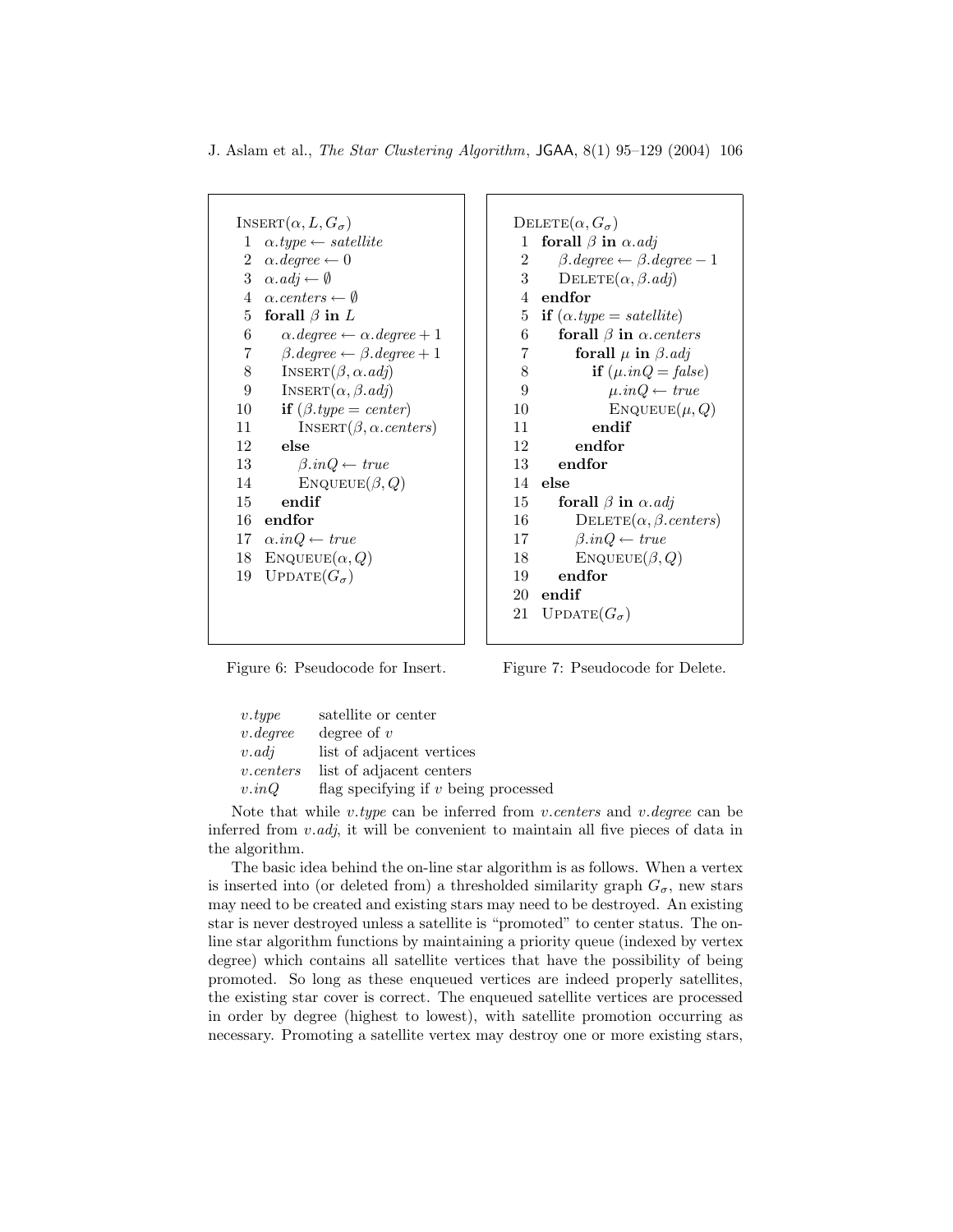creating new satellite vertices that have the possibility of being promoted. These satellites are enqueued, and the process repeats. We next describe in some detail the three routines which comprise the on-line star algorithm.

```
\mathrm{UPDATE}(G_{\sigma})1 while (Q \neq \emptyset)<br>2 \phi \leftarrow \text{EXTRA}2 \phi \leftarrow \text{EXTRACTMAX}(Q)<br>3 if (\phi \text{. centers} = \emptyset)3 if (\phi \text{. centers} = \emptyset)<br>4 \phi \text{. tune} \leftarrow centre4 \phi.\textit{type} \leftarrow \textit{center}<br>5 forall \beta in \phi.\textit{aa}5 forall β in φ.adj
 6 Insert(φ, β.centers)
 7 endfor
 8 else
9 if (\forall \delta \in \phi \text{. centers, } \delta \text{. degree} < \phi \text{. degree})<br>10 \phi \text{. type} \leftarrow center10 \phi.\text{type} \leftarrow \text{center}<br>11 forall \beta in \phi.\text{ad}forall β in φ.adj
12 Insert(φ, β.centers)
13 endfor
14 forall δ in φ.centers
15 \delta.\text{type} \leftarrow \text{satellite}<br>16 \text{for all } \mu \text{ in } \delta.\text{adj}forall \mu in \deltaadj
17 DELETE(\delta, \mu.centers)
18 if (\mu \text{.degree} \leq \delta \text{.degree} \land \mu \text{.} inQ = false)<br>19 \mu \text{.} inQ \leftarrow true19 \mu \cdot inQ \leftarrow true<br>
20 \text{ENQUEUE}(\mu, Q)\text{ENQUEUE}(\mu, Q)21 endif
22 endfor
23 endfor
24 \phi.\text{centers} \leftarrow \emptyset<br>25 endif
               25 endif
26 endif
27 \phi.inQ \leftarrow false<br>28 endwhile
      endwhile
```
Figure 8: Pseudocode for Update.

The INSERT and DELETE procedures are called when a vertex is added to or removed from a thresholded similarity graph, respectively. These procedures appropriately modify the graph structure and initialize the priority queue with all satellite vertices that have the possibility of being promoted. The UPDATE procedure promotes satellites as necessary, destroying existing stars if required and enqueuing any new satellites that have the possibility of being promoted.

Figure 6 provides the details of the INSERT algorithm. A vertex  $\alpha$  with a list of adjacent vertices  $L$  is added to a graph  $G$ . The priority queue  $Q$  is initialized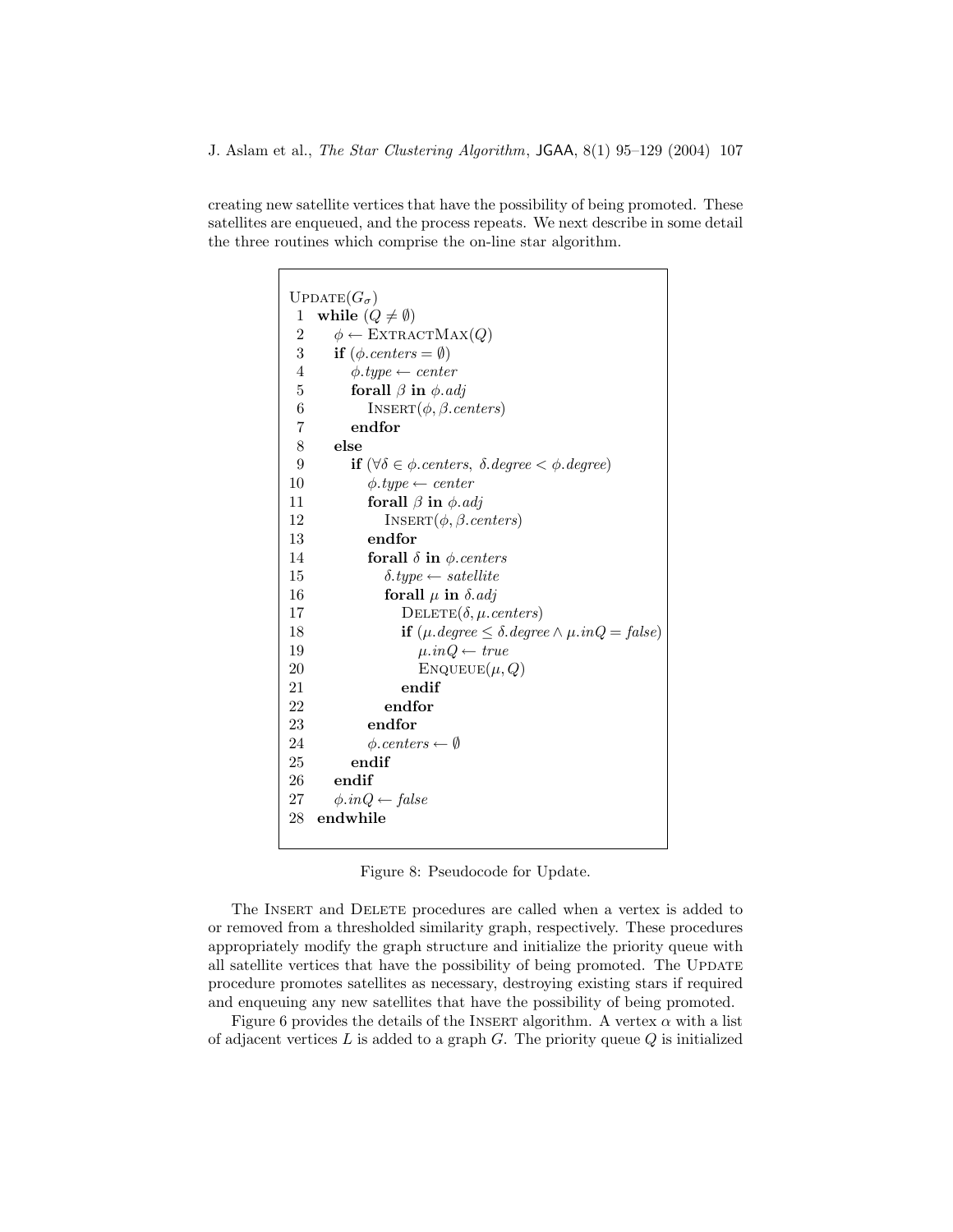with  $\alpha$  (lines 17–18) and its adjacent satellite vertices (lines 13–14).

The DELETE algorithm presented in Figure 7 removes vertex  $\alpha$  from the graph data structures, and depending on the type of  $\alpha$  enqueues its adjacent satellites (lines 15–19) or the satellites of its adjacent centers (lines 6–13).

Finally, the algorithm for UPDATE is shown in Figure 8. Vertices are organized in a priority queue, and a vertex  $\phi$  of highest degree is processed in each iteration (line 2). The algorithm creates a new star with center  $\phi$  if  $\phi$  has no adjacent centers (lines 3–7) or if all its adjacent centers have lower degree (lines 9–13). The latter case destroys the stars adjacent to  $\phi$ , and their satellites are enqueued (lines 14–23). The cycle is repeated until the queue is empty.

The on-line star cover algorithm is more complex than its off-line counterpart. We devote the next two sections to proving that the algorithm is correct and to analyzing its expected running time. A more optimized version of the on-line algorithm is given and analyzed in the appendix.

### **4.2 Correctness of the on-line algorithm**

In this section we show that the on-line algorithm is correct by proving that it produces the same star cover as the off-line algorithm, when the off-line algorithm is run on the final graph considered by the on-line algorithm. Before we state the result, we note that the off-line star algorithm does not produce a unique cover. When there are several unmarked vertices of the same highest degree, the algorithm arbitrarily chooses one of them as the next star center. We will show that the cover produced by the on-line star algorithm is the same as one of the covers that can be produced by the off-line algorithm

**Theorem 4.1** *The cover generated by the on-line star algorithm when*  $G_{\sigma}$  =  $(V, E_{\sigma})$  *is constructed incrementally (by inserting or deleting its vertices one at a time) is identical to some legal cover generated by the off-line star algorithm on*  $G_{\sigma}$ .

**Proof:** We can view a star cover of  $G_{\sigma}$  as a correct assignment of types (that is, "center" or "satellite") to the vertices of  $G_{\sigma}$ . The off-line star algorithm assigns correct types to the vertices of  $G_{\sigma}$ . We will prove the correctness of the on-line star algorithm by induction. The induction invariant is that at all times, the types of all vertices in V − Q are correct, *assuming* that the true type of all vertices in  $Q$  is "satellite." This would imply that when  $Q$  is empty, all vertices are assigned a correct type, and thus the star cover is correct.

The invariant is true for the Insert procedure: the correct type of the new node  $\alpha$  is unknown, and  $\alpha$  is in Q; the correct types of all adjacent satellites of  $\alpha$  are unknown, and these satellites are in  $Q$ ; all other vertices have correct types from the original star cover, assuming that the nodes in Q are correctly satellite. DELETE places the satellites of all affected centers into the queue. The correct types of these satellites are unknown, but all other vertices have correct types from the original star cover, assuming that the vertices in Q are properly satellite. Thus, the invariant is true for DELETE as well.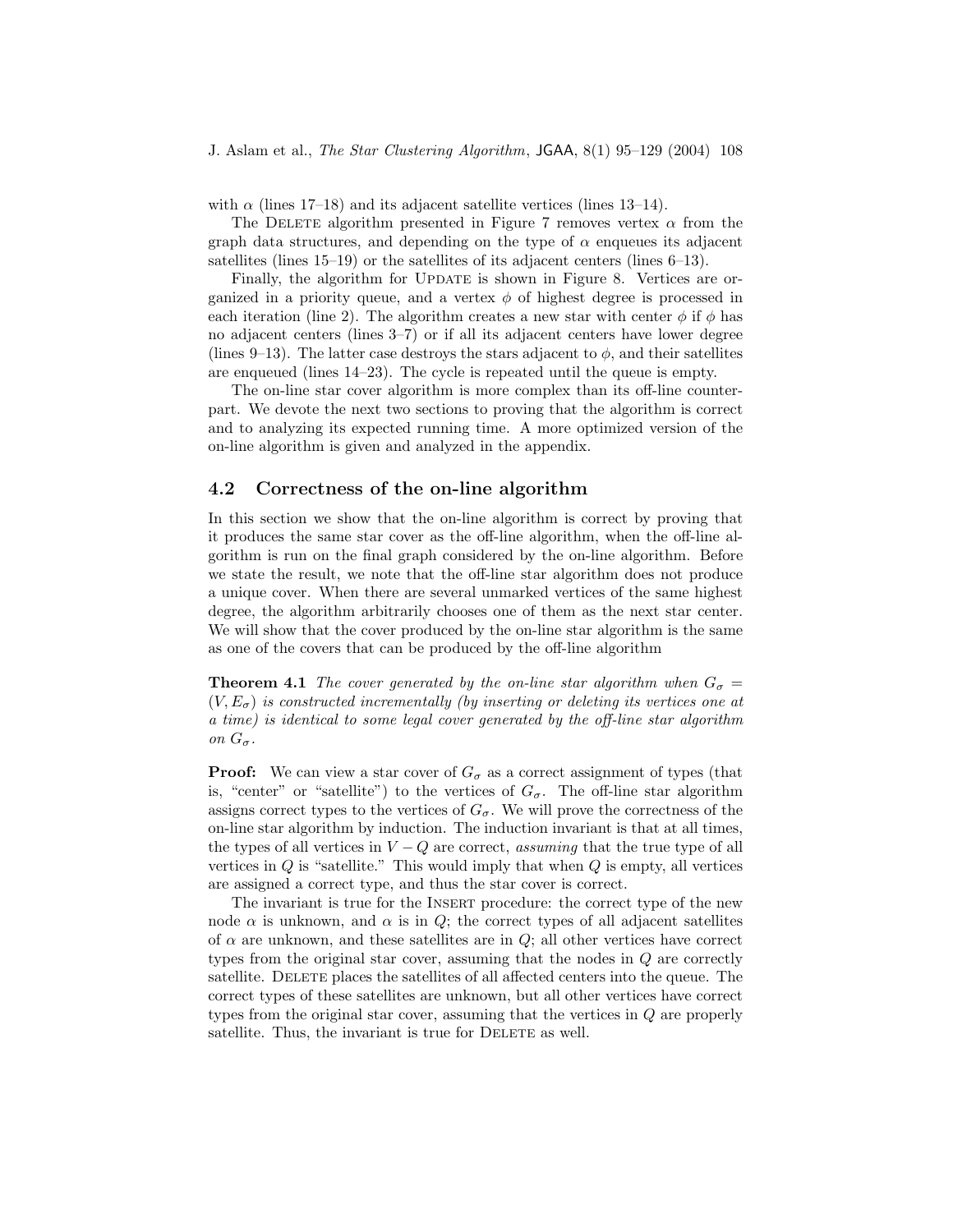#### J. Aslam et al., *The Star Clustering Algorithm*, JGAA, 8(1) 95–129 (2004) 109

We now show that the induction invariant is maintained throughout the Update procedure; consider the pseudocode given in Figure 8. First note that the assigned type of all the vertices in  $Q$  is "satellite;" lines 14 and 18 in INSERT, lines 10 and 18 in DELETE, and line 20 in UPDATE enqueue satellite vertices. We now argue that every time a vertex  $\phi$  of highest degree is extracted from Q, it is assigned a correct type. When  $\phi$  has no centers in its adjacency list, its type should be "center" (line 4). When  $\phi$  is adjacent to star centers  $\delta_i$ , each of which has a strictly smaller degree that  $\phi$ , the correct type for  $\phi$  is "center" (line 10). This action has a side effect: all  $\delta_i$  cease to be star centers, and thus their satellites must be enqueued for further evaluation (lines 14–23). (Note that if the center  $\delta$  is adjacent to a satellite  $\mu$  of greater degree, then  $\mu$  must be adjacent to another center whose degree is equal to or greater than its own. Thus, breaking the star associated with  $\delta$  cannot lead to the promotion of  $\mu$ , so it need not be enqueued.) Otherwise,  $\phi$  is adjacent to some center of equal or higher degree, and a correct type for  $\phi$  is the default "satellite."

To complete the argument, we need only show that the UPDATE procedure eventually terminates. In the analysis of the expected running time of the Update procedure (given in the next section), it is proven that no vertex can be enqueued more than once. Thus, the UPDATE procedure is guaranteed to terminate after at most V iterations.  $\Box$ 

### **4.3 Expected running time of the on-line algorithm**

In this section, we argue that the running time of the on-line star algorithm is quite efficient, asymptotically matching the running time of the off-line star algorithm within logarithmic factors. We first note, however, that there exist worstcase thresholded similarity graphs and corresponding vertex insertion/deletion sequences which cause the on-line star algorithm to "thrash" (*i.e.*, which cause the entire star cover to change on each inserted or deleted vertex). These graphs and insertion/deletion sequences rarely arise in practice, however. An analysis more closely modeling practice is the random graph model [7] in which  $G_{\sigma}$  is a random graph and the insertion/deletion sequence is random. In this model, the *expected* running time of the on-line star algorithm can be determined. In the remainder of this section, we argue that the on-line star algorithm is quite efficient theoretically. In subsequent sections, we provide empirical results which verify this fact for both random data and a large collection of real documents.

The model we use for expected case analysis is the *random graph model* [7]. A random graph  $G_{n,p}$  is an undirected graph with n vertices, where each of its possible edges is inserted randomly and independently with probability p. Our problem fits the random graph model if we make the mathematical assumption that "similar" documents are essentially "random perturbations" of one another in the vector space model. This assumption is equivalent to viewing the similarity between two related documents as a random variable. By thresholding the edges of the similarity graph at a fixed value, for each edge of the graph there is a random chance (depending on whether the value of the corresponding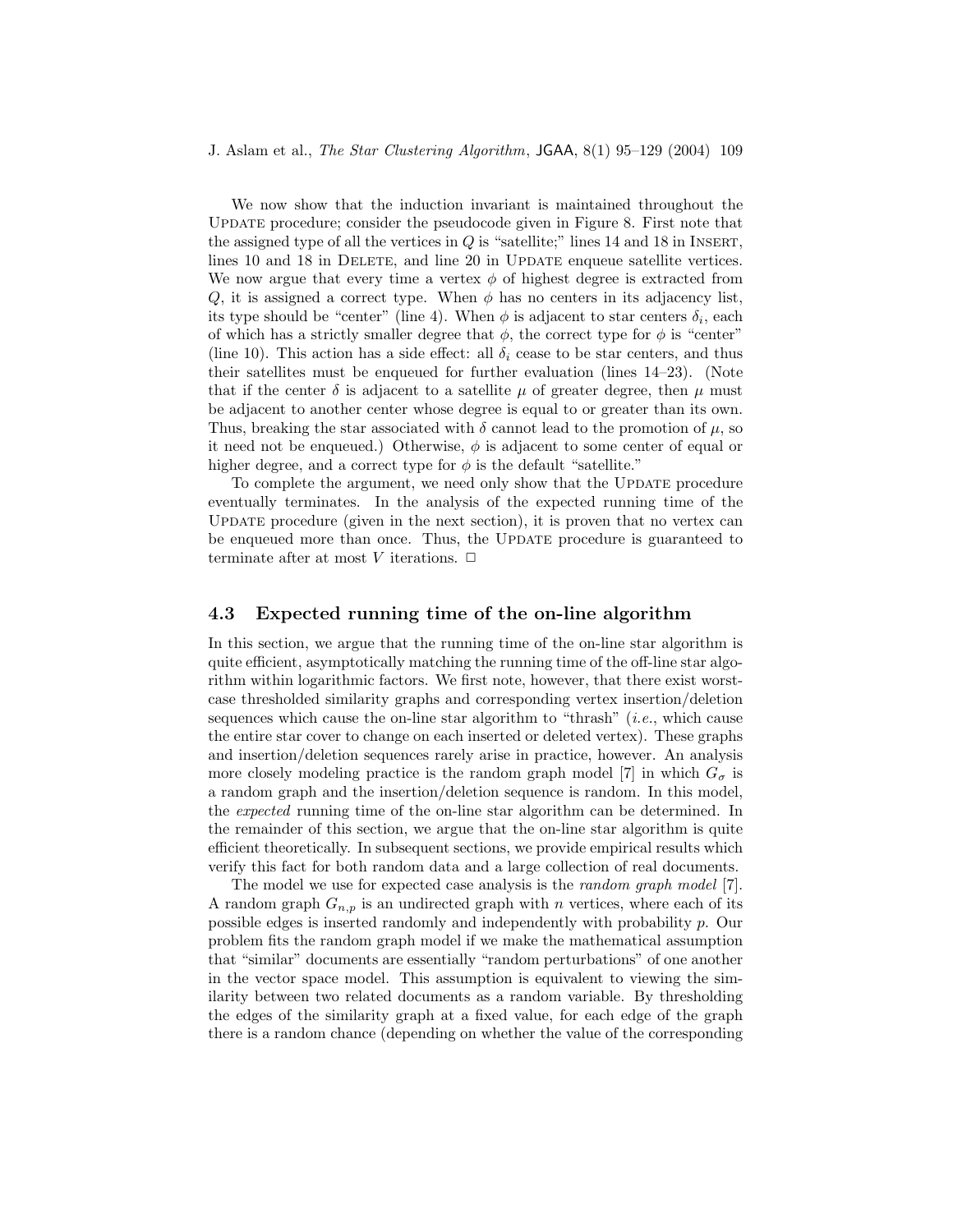random variable is above or below the threshold value) that the edge remains in the graph. This thresholded similarity graph is thus a random graph. While random graphs do not perfectly model the thresholded similarity graphs obtained from actual document corpora (the actual similarity graphs must satisfy various geometric constraints and will be aggregates of many "sets" of "similar" documents), random graphs are easier to analyze, and our experiments provide evidence that theoretical results obtained for random graphs closely match empirical results obtained for thresholded similarity graphs obtained from actual document corpora. As such, we will use the random graph model for analysis and for experimental verification of the algorithms presented in this paper (in addition to experiments on actual corpora).

The time required to insert/delete a vertex and its associated edges and to appropriately update the star cover is largely governed by the number of stars that are broken during the update, since breaking stars requires inserting new elements into the priority queue. In practice, very few stars are broken during any given update. This is due partly to the fact that relatively few stars exist at any given time (as compared to the number of vertices or edges in the thresholded similarity graph) and partly to the fact that the likelihood of breaking any individual star is also small.

**Theorem 4.2** *The expected size of the star cover for*  $G_{n,p}$  *is at most* 1 +  $2\log(n)/\log(\frac{1}{1-p})$ .

**Proof:** The star cover algorithm is greedy: it repeatedly selects the unmarked vertex of highest degree as a star center, marking this node and all its adjacent vertices as covered. Each iteration creates a new star. We will argue that the number of iterations is at most  $1 + 2\log(n)/\log(\frac{1}{1-p})$  for an even weaker algorithm which merely selects *any* unmarked vertex (at random) to be the next star. The argument relies on the random graph model described above.

Consider the (weak) algorithm described above which repeatedly selects stars at random from  $G_{n,p}$ . After *i* stars have been created, each of the *i* star centers will be marked, and some number of the  $n-i$  remaining vertices will be marked. For any given non-center vertex, the probability of being adjacent to any given center vertex is  $p$ . The probability that a given non-center vertex remains unmarked is therefore  $(1 - p)^i$ , and thus its probability of being marked is  $1 - (1 - p)^i$ . The probability that *all*  $n - i$  non-center vertices are marked is then  $(1 - (1 - p)^i)^{n-i}$ . This is the probability that i (random) stars are sufficient to cover  $G_{n,p}$ . If we let X be a random variable corresponding to the number of star required to cover  $G_{n,p}$ , we then have

$$
\Pr[X \ge i + 1] = 1 - (1 - (1 - p)^{i})^{n - i}.
$$

Using the fact that for any discrete random variable Z whose range is  $\{1, 2, \ldots, n\}$ ,

$$
E[Z] = \sum_{i=1}^{n} i \cdot Pr[Z = i] = \sum_{i=1}^{n} Pr[Z \ge i],
$$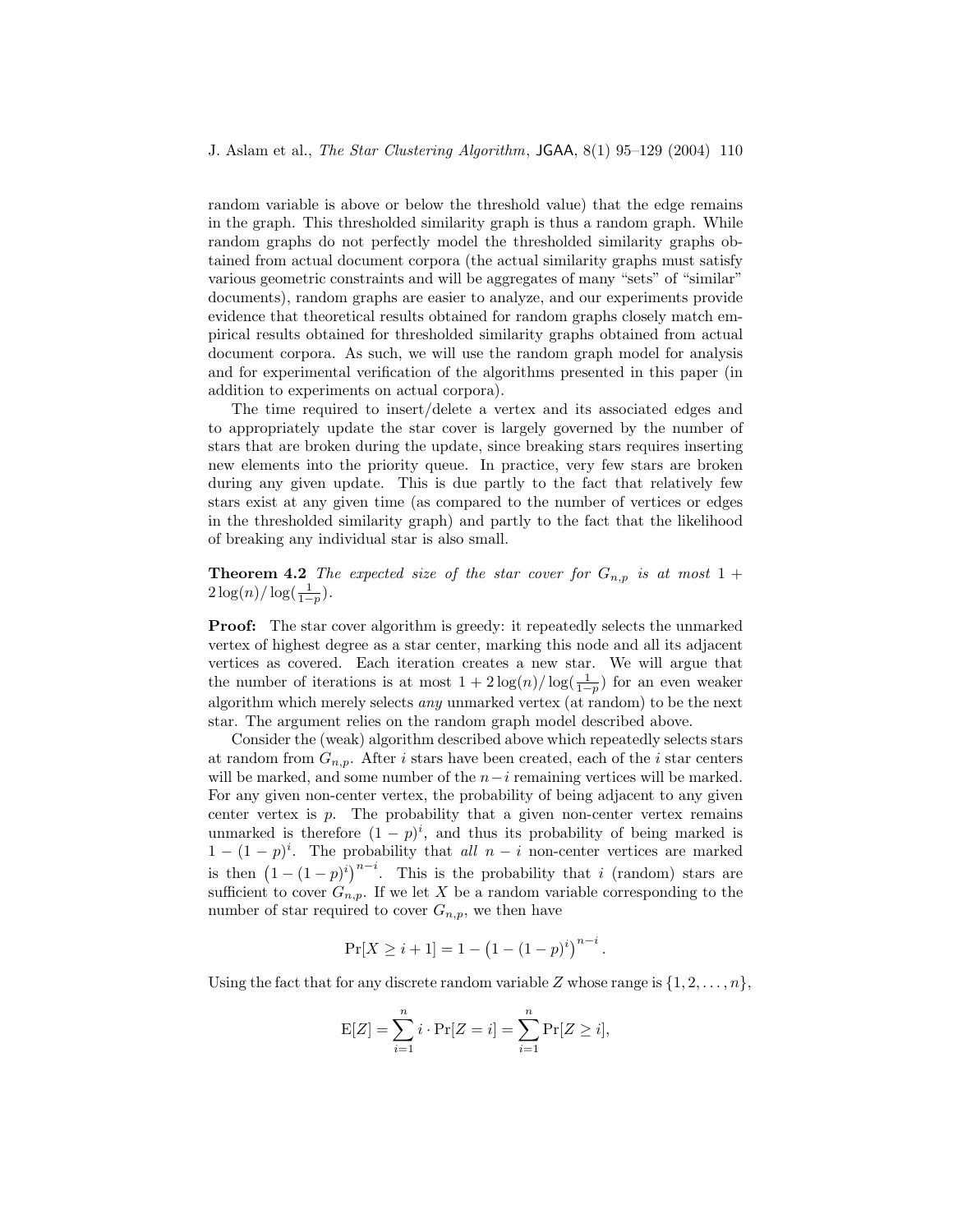### J. Aslam et al., *The Star Clustering Algorithm*, JGAA, 8(1) 95–129 (2004) 111

we then have the following.

$$
E[X] = \sum_{i=0}^{n-1} \left[ 1 - \left( 1 - (1 - p)^i \right)^{n-i} \right]
$$

Note that for any  $n \ge 1$  and  $x \in [0,1]$ ,  $(1-x)^n \ge 1 - nx$ . We may then derive

$$
E[X] = \sum_{i=0}^{n-1} \left[ 1 - (1 - (1 - p)^i)^{n-i} \right]
$$
  
\n
$$
\leq \sum_{i=0}^{n-1} \left[ 1 - (1 - (1 - p)^i)^n \right]
$$
  
\n
$$
= \sum_{i=0}^{k-1} \left[ 1 - (1 - (1 - p)^i)^n \right] + \sum_{i=k}^{n-1} \left[ 1 - (1 - (1 - p)^i)^n \right]
$$
  
\n
$$
\leq \sum_{i=0}^{k-1} 1 + \sum_{i=k}^{n-1} n(1-p)^i
$$
  
\n
$$
= k + \sum_{i=k}^{n-1} n(1-p)^i
$$

for any k. Selecting k so that  $n(1-p)^k = 1/n$   $(i.e., k = 2 \log(n) / \log(\frac{1}{1-p}))$ , we have the following.

$$
E[X] \leq k + \sum_{i=k}^{n-1} n(1-p)^i
$$
  
\n
$$
\leq 2 \log(n) / \log(\frac{1}{1-p}) + \sum_{i=k}^{n-1} 1/n
$$
  
\n
$$
\leq 2 \log(n) / \log(\frac{1}{1-p}) + 1
$$

We next note the following facts about the UPDATE procedure given in Figure 8, which repeatedly extracts vertices  $\phi$  from a priority queue Q (line 2). First, the vertices enqueued within the UPDATE procedure (line 20) must be of degree strictly less than the current extracted vertex  $\phi$  (line 2). This is so because each enqueued vertex  $\mu$  must satisfy the following set of inequalities

#### µ.*degree* ≤ δ.*degree* < φ.*degree*

where the first and second inequalities are dictated by lines 18 and 9, respectively. This implies that the degrees of the vertices  $\phi$  extracted from the priority queue Q must monotonically decrease;  $\phi$  is the current vertex of highest degree in  $Q$ , and any vertex  $\mu$  added to  $Q$  must have strictly smaller degree. This further implies that no vertex can be enqueued more than once. Once a vertex  $v$  is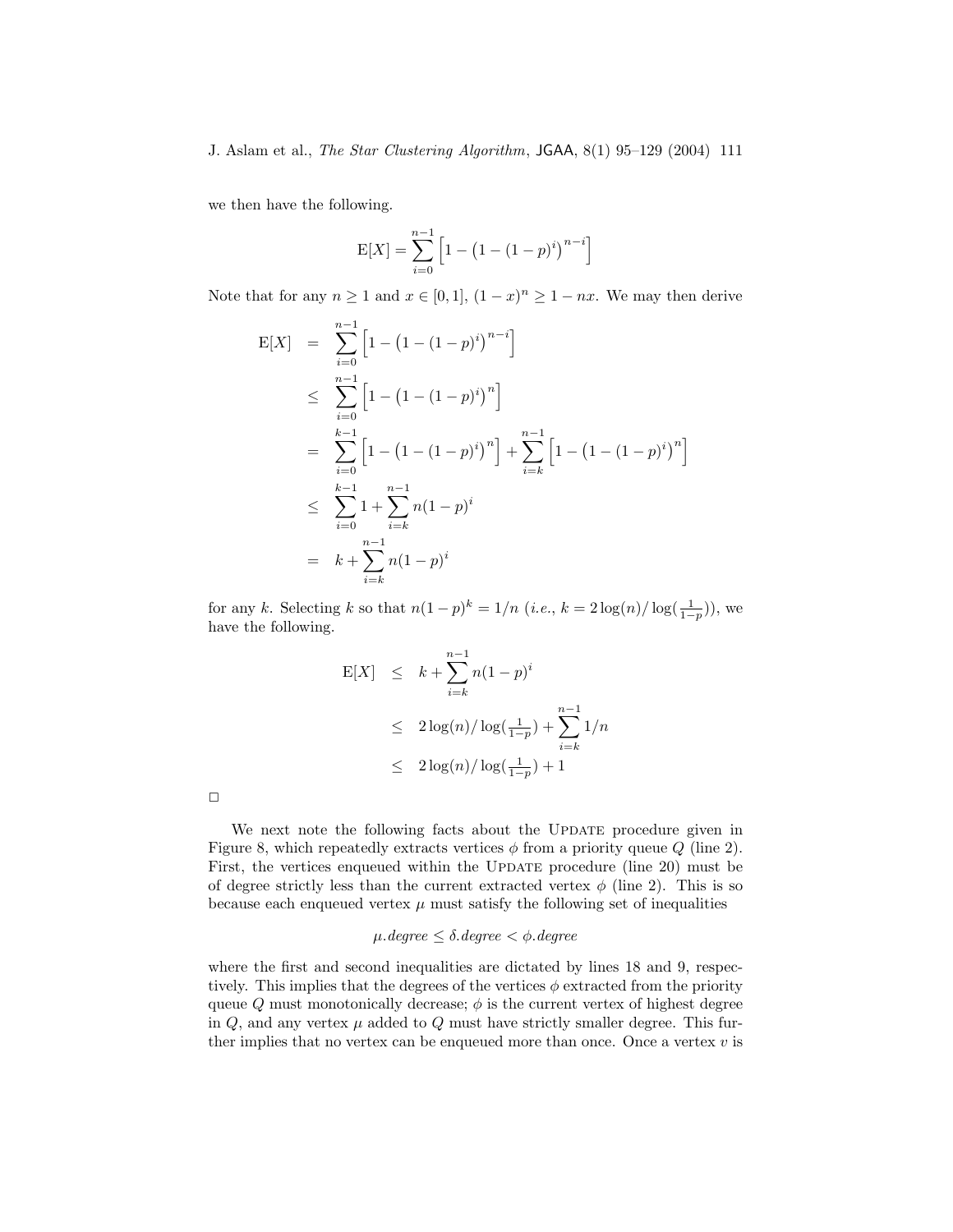enqueued, it cannot be enqueued again while  $v$  is still present in the queue due to the test of the *inQ* flag (line 18). Once v is extracted, it cannot be enqueued again since all vertices enqueued after  $v$  is extracted must have degrees strictly less than v. Thus, no more than |V| vertices can ever be enqueued in  $Q$ .

Second, any star created within the UPDATE procedure cannot be destroyed within the UPDATE procedure. This is so because any star  $\delta$  broken within the Update procedure must have degree strictly less than the current extracted vertex  $\phi$  (line 9). Thus, any star created within the UPDATE procedure (lines 4) and 10) cannot be subsequently broken since the degrees of extracted vertices monotonically decrease.

Combining the above facts with Theorem 4.2, we have the following.

**Theorem 4.3** *The expected time required to insert or delete a vertex in a random graph*  $G_{n,p}$  *is*  $O(np^2 \log^2(n) / \log^2(\frac{1}{1-p}))$ *, for any*  $0 \le p \le 1 - \Theta(1)$ *.* 

**Proof:** For simplicity of analysis, we assume that n is large enough so that all quantities which are random variables are on the order of their respective expectations.

The running time of insertion or deletion is dominated by the running time of the UPDATE procedure. We account for the work performed in each line of the Update procedure as follows. Each vertex ever present in the queue must be enqueued once (line 20 or within INSERT/DELETE) and extracted once (lines 2 and 27). Since at most  $n + 1$  (INSERT) or  $n - 1$  (DELETE) vertices are ever enqueued, we can perform this work in  $O(n \log n)$  time total by implementing the queue with any standard heap. All centers adjacent to any extracted vertex must also be examined (lines 3 and 9). Since the expected size of a *centers* list is p times the number of stars,  $O(p \log(n) / \log(\frac{1}{1-p}))$ , we can perform this work in  $O(np \log(n) / \log(\frac{1}{1-p}))$  expected time.

For each star created (lines 4–7, 10–13, and 24), we must process the newly created star center and satellite vertices. The expected size of a newly created star is  $\Theta(np)$ . Implementing *centers* as a standard linked list, we can perform this processing in  $\Theta(np)$  expected time. Since no star created within the UP-DATE procedure is ever destroyed within the UPDATE procedure and since the expected number of stars is  $O(\log(n)/\log(\frac{1}{1-p}))$ , the total expected time to process all created stars is  $O(np \log(n) / \log(\frac{1}{1-p}))$ .

For each star destroyed (lines 14–19), we must process the star center and its satellite vertices. The expected size of a star is  $\Theta(np)$ , and the expected size of a *centers* list is p times the number of stars; hence,  $O(p \log(n) / \log(\frac{1}{1-p}))$ . Thus, the expected time required to process a star to be destroyed is  $O(np^2 \log(n) / \log(\frac{1}{1-p}))$ . Since no star created within the UPDATE procedure is ever destroyed within the UPDATE procedure and since the expected number of stars is  $O(\log(n)/\log(\frac{1}{1-p}))$ ,

the total expected time to process all destroyed stars is  $O(np^2 \log^2(n) / \log^2(\frac{1}{1-p}))$ . Note that for any  $p$  bounded away from 1 by a constant, the largest of these terms is  $O(np^2 \log^2(n) / \log^2(\frac{1}{1-p}))$ .  $\Box$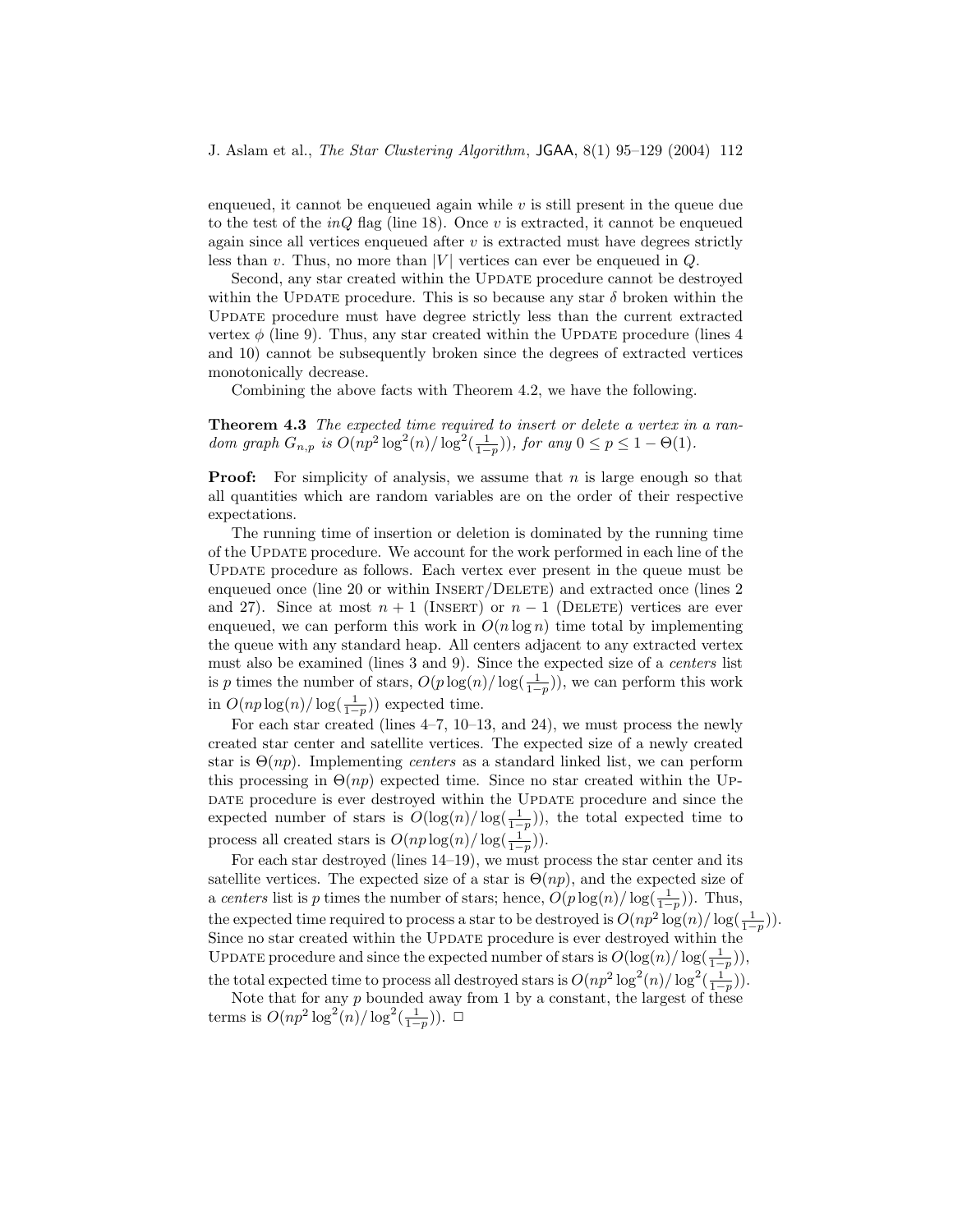The thresholded similarity graphs obtained in a typical IR setting are almost always dense: there exist many vertices comprised of relatively few (but dense) clusters. We obtain dense random graphs when  $p$  is a constant. For dense graphs, we have the following corollary.

**Corollary 4.4** *The total expected time to insert* n *vertices into (an initially empty)* dense random graph is  $O(n^2 \log^2 n)$ .

**Corollary 4.5** *The total expected time to delete* n *vertices from (an* n *vertex) dense random graph is*  $O(n^2 \log^2 n)$ *.* 

Note that the on-line insertion result for dense graphs compares favorably to the off-line algorithm; both algorithms run in time proportional to the size of the input graph,  $\Theta(n^2)$ , within logarithmic factors. Empirical results on dense random graphs and actual document collections (detailed in the next section) verify this result.

For sparse graphs  $(p = \Theta(1/n))$ , the analogous results are asymptotically much larger than what one encounters in practice. This is due to the fact that the number of stars broken (and hence vertices enqueued) is much smaller than the worst case assumptions assumed in the above analysis of the UPDATE procedure. Empirical results on sparse random graphs (detailed in the next section) verify this fact and imply that the total running time of the on-line insertion algorithm is also proportional to the size of the input graph,  $\Theta(n)$ , within lower order factors.

### **4.4 Efficiency experiments**

We have conducted efficiency experiments with the on-line clustering algorithm using two types of data. The first type of data matches our random graph model and consists of both sparse and dense random graphs. While this type of data is useful as a benchmark for the running time of the algorithm, it does not satisfy the geometric constraints of the vector space model. We also conducted experiments using 2,000 documents from the TREC FBIS collection.

#### **4.4.1 Aggregate number of broken stars**

The efficiency of the on-line star algorithm is largely governed by the number of stars that are broken during a vertex insertion or deletion. In our first set of experiments, we examined the aggregate number of broken stars during the insertion of 2,000 vertices into a sparse random graph  $(p = 10/n)$ , a dense random graph  $(p = 0.2)$  and a graph corresponding to a subset of the TREC FBIS collection thresholded at the mean similarity. The results are given in Figure 9.

For the sparse random graph, while inserting 2,000 vertices, 2,572 total stars were broken—approximately 1.3 broken stars per vertex insertion on average. For the dense random graph, while inserting 2,000 vertices, 3,973 total stars were broken—approximately 2 broken stars per vertex insertion on average.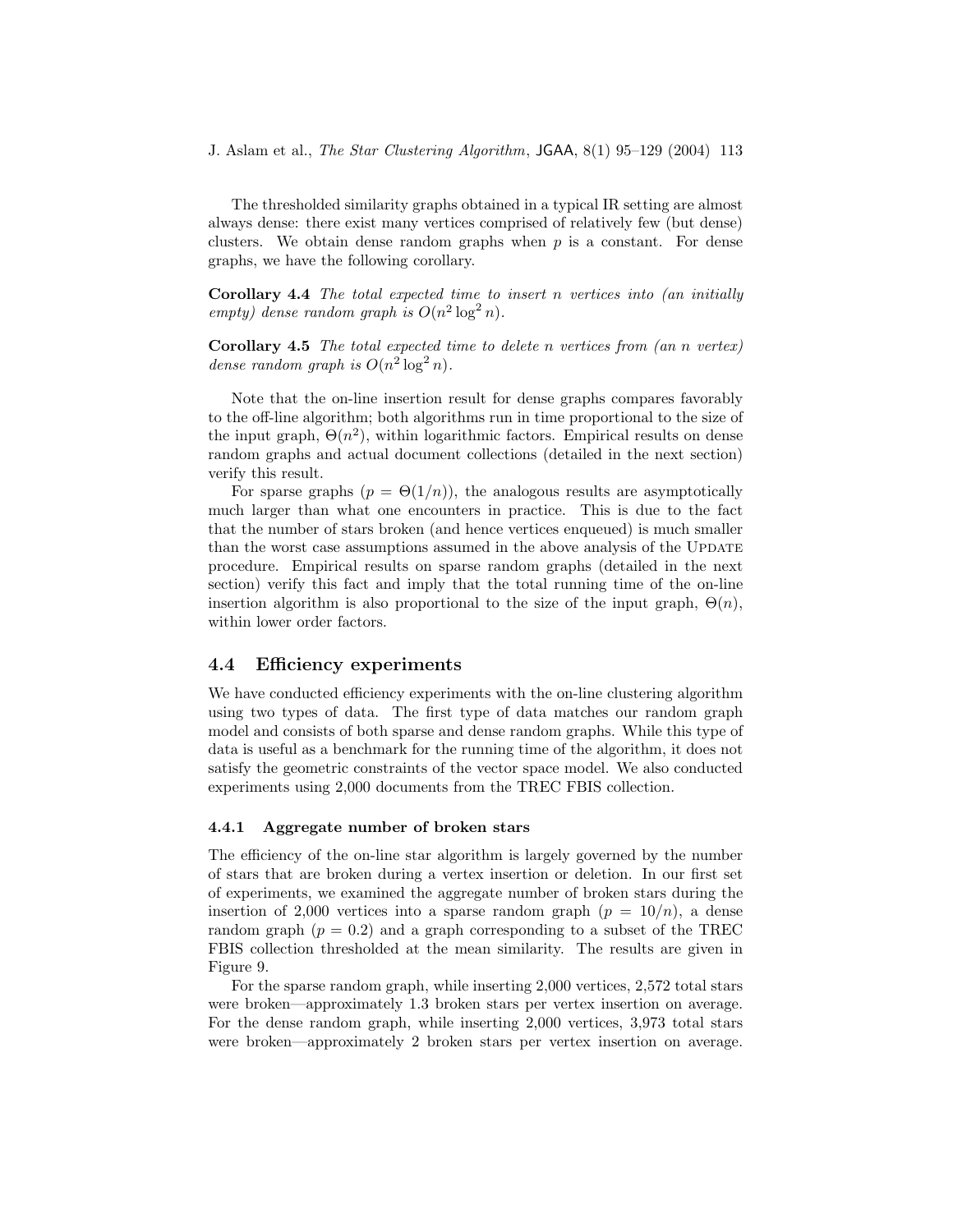

Figure 9: The dependence of the number of broken stars on the number of inserted vertices in (a) a sparse random graph, (b) a dense random graph, and (c) the graph corresponding to TREC FBIS data.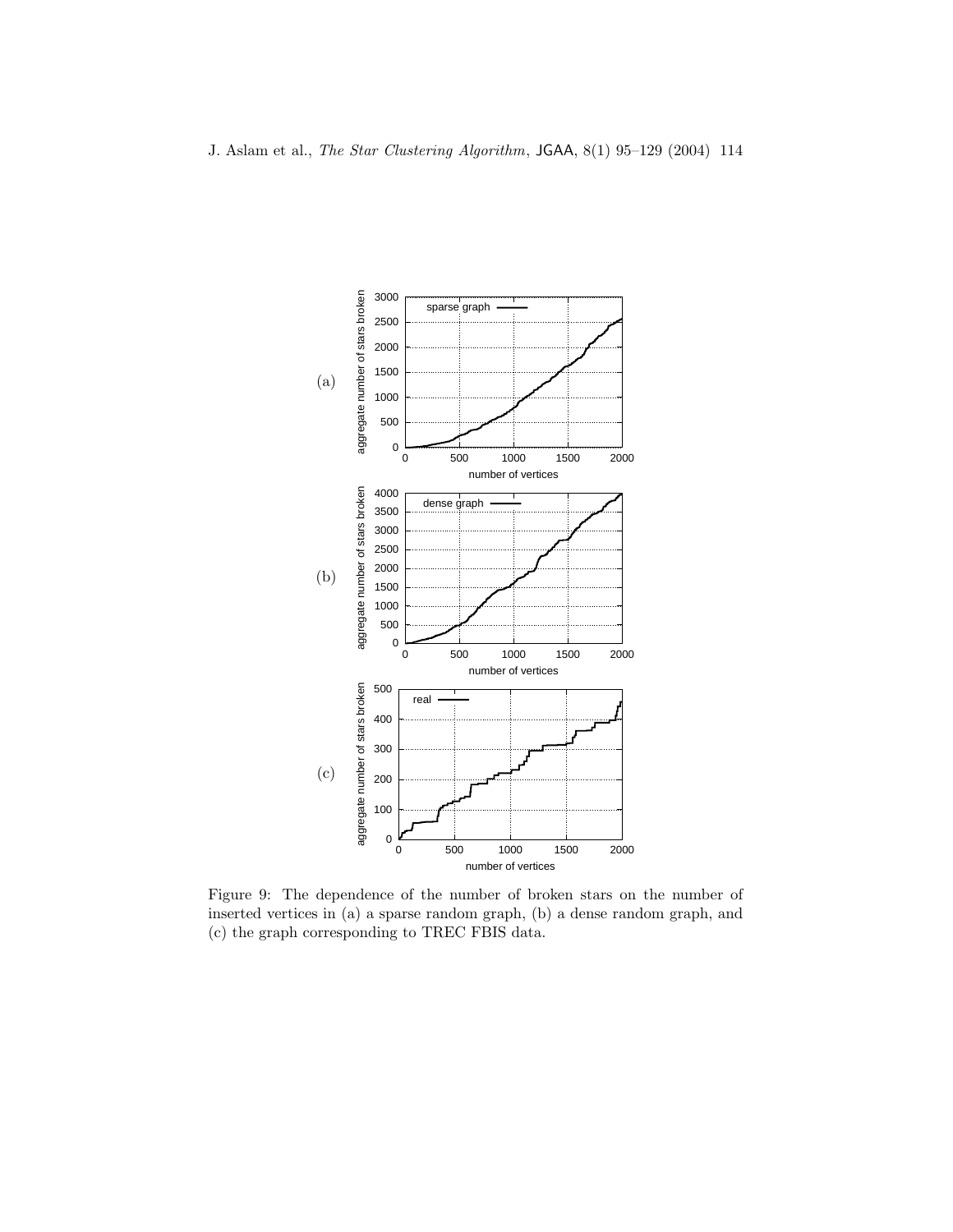The thresholded similarity graph corresponding to the TREC FBIS data was much denser, and there were far fewer stars. While inserting 2,000 vertices, 458 total stars were broken—approximately 23 broken stars per 100 vertex insertions on average. Thus, even for moderately large  $n$ , the number of broken stars per vertex insertion is a relatively small constant, though we do note the effect of lower order factors especially in the random graph experiments.

#### **4.4.2 Aggregate running time**

In our second set of experiments, we examined the aggregate running time during the insertion of 2,000 vertices into a sparse random graph  $(p = 10/n)$ , a dense random graph  $(p = 0.2)$  and a graph corresponding to a subset of the TREC FBIS collection thresholded at the mean similarity. The results are given in Figure 10.

Note that for connected input graphs (sparse or dense), the size of the graph is on the order of the number of edges. The experiments depicted in Figure 10 suggest a running time for the on-line algorithm which is linear in the size of the input graph, though lower order factors are presumably present.

#### **4.5 Cluster accuracy experiments**

In this section we describe experiments evaluating the performance of the star algorithm with respect to cluster accuracy. We tested the star algorithm against two widely used clustering algorithms in IR: the single link method [28] and the average link method [33]. We used data from the TREC FBIS collection as our testing medium. This TREC collection contains a very large set of documents of which 21,694 have been ascribed relevance judgments with respect to 47 topics. These 21,694 documents were partitioned into 22 separate subcollections of approximately 1,000 documents each for 22 rounds of the following test. For each of the 47 topics, the given collection of documents was clustered with each of the three algorithms, and the cluster which "best" approximated the set of judged relevant documents was returned. To measure the quality of a cluster, we use the standard  $F$  measure from Information Retrieval [28],

$$
F(p,r) = \frac{2}{1/p + 1/r},
$$

where p and r are the *precision* and *recall* of the cluster with respect to the set of documents judged relevant to the topic. Precision is the fraction of returned documents that are correct (*i.e.*, judged relevant), and recall is the fraction of correct documents that are returned.  $F(p, r)$  is simply the harmonic mean of the precision and recall; thus,  $F(p,r)$  ranges from 0 to 1, where  $F(p,r)=1$ corresponds to perfect precision and recall, and  $F(p, r) = 0$  corresponds to either zero precision or zero recall.

For each of the three algorithms, approximately 500 experiments were performed; this is roughly half of the  $22 \times 47 = 1,034$  total possible experiments since not all topics were present in all subcollections. In each experiment, the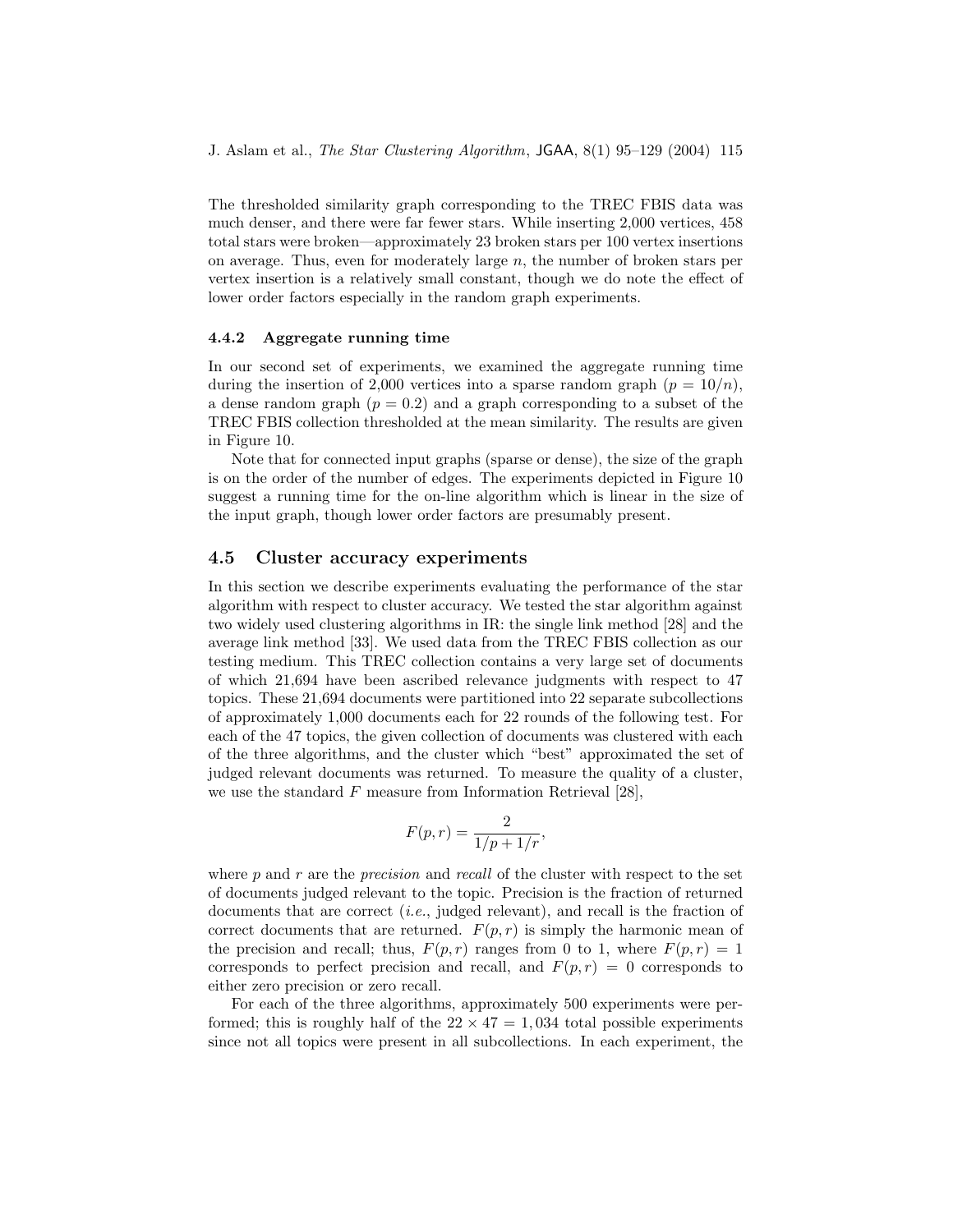

Figure 10: The dependence of the running time of the on-line star algorithm on the size of the input graph for (a) a sparse random graph, (b) a dense random graph, and (c) the graph corresponding to TREC FBIS data.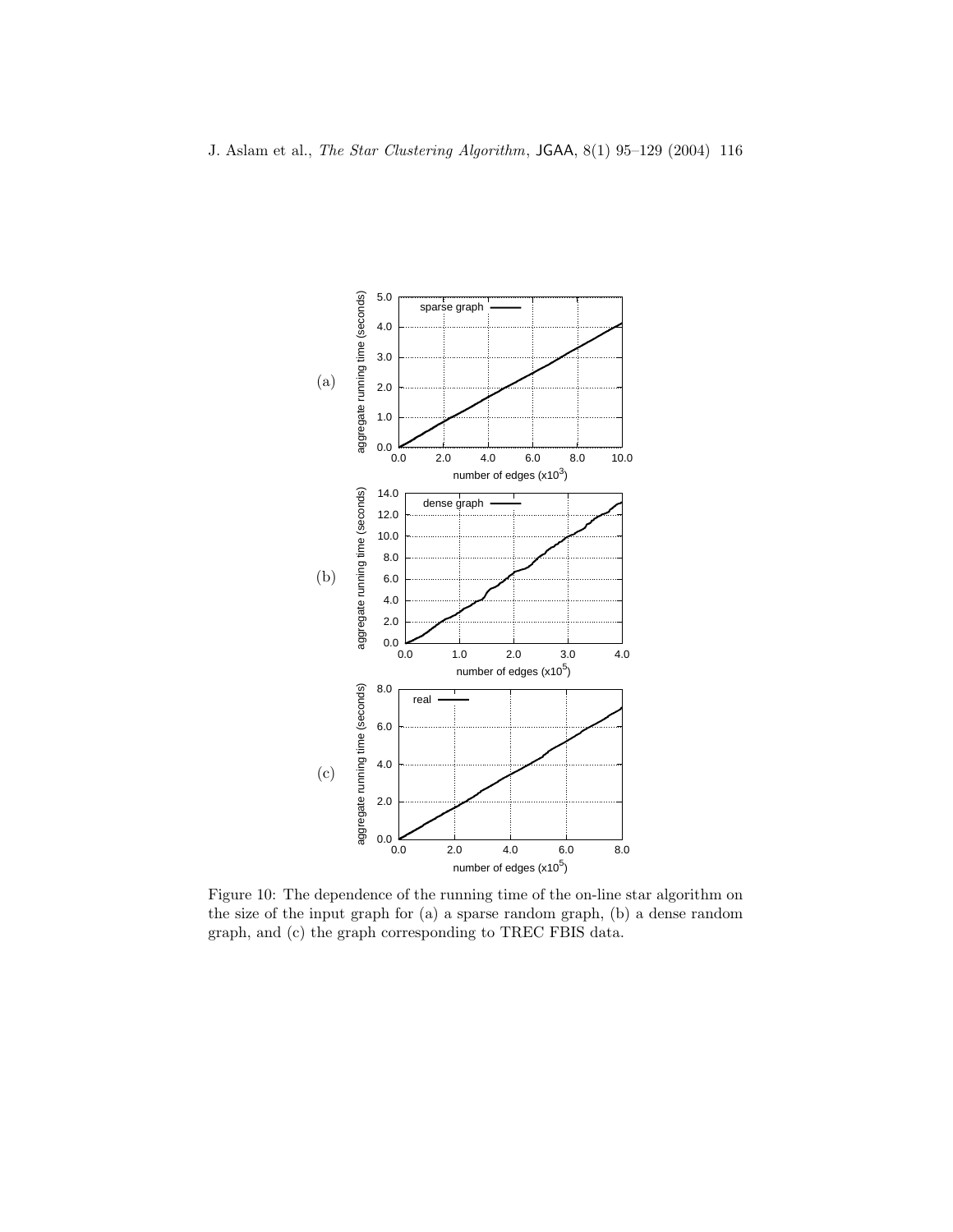$(p, r, F(p, r))$  values corresponding to the cluster of highest quality were obtained, and these values were averaged over all 500 experiments for each algorithm. The average  $(p, r, F(p, r))$  values for the star, average-link and singlelink algorithms were, respectively, (.77, .54, .63), (.83, .44, .57) and (.84, .41, .55). Thus, the star algorithm represents a 10.5% improvement in cluster accuracy with respect to the average-link algorithm and a 14.5% improvement in cluster accuracy with respect to the single-link algorithm.

Figure 11 shows the results of all 500 experiments. The first graph shows the accuracy  $(F$  measure) of the star algorithm vs. the single-link algorithm; the second graph shows the accuracy of the star algorithm vs. the average-link algorithm. In each case, the the results of the 500 experiments using the star algorithm were sorted according to the  $F$  measure (so that the star algorithm results would form a monotonically increasing curve), and the results of both algorithms (star and single-link or star and average-link) were plotted according to this sorted order. While the *average* accuracy of the star algorithm is higher than that of either the single-link or average-link algorithms, we further note that the star algorithm outperformed each of these algorithms in nearly *every* experiment.

Our experiments show that in general, the star algorithm outperforms singlelink by 14.5% and average-link by 10.5%. We repeated this experiment on the same data set, using the entire unpartitioned collection of 21,694 documents, and obtained similar results. The precision, recall and  $F$  values for the star, average-link, and single-link algorithms were (.53, .32, .42), (.63, .25, .36), and  $(.66, .20, .30)$ , respectively. We note that the F values are worse for all three algorithms on this larger collection and that the star algorithm outperforms the average-link algorithm by 16.7% and the single-link algorithm by 40%. These improvements are significant for Information Retrieval applications. Given that (1) the star algorithm outperforms the average-link algorithm, (2) it can be used as an on-line algorithm, (3) it is relatively simple to implement in either of its off-line or on-line forms, and (4) it is efficient, these experiments provide support for using the star algorithm for off-line and on-line information organization.

# **5 A System for Information Organization**

We have implemented a system for organizing information that uses the star algorithm. Figure 12 shows the user interface to this system.

This organization system (that is the basis for the experiments described in this paper) consists of an augmented version of the Smart system [31, 3], a user interface we have designed, and an implementation of the star algorithms on top of Smart. To index the documents we used the Smart search engine with a cosine normalization weighting scheme. We enhanced Smart to compute a document to document similarity matrix for a set of retrieved documents or a whole collection. The similarity matrix is used to compute clusters and to visualize the clusters. The user interface is implemented in Tcl/Tk.

The organization system can be run on a whole collection, on a specified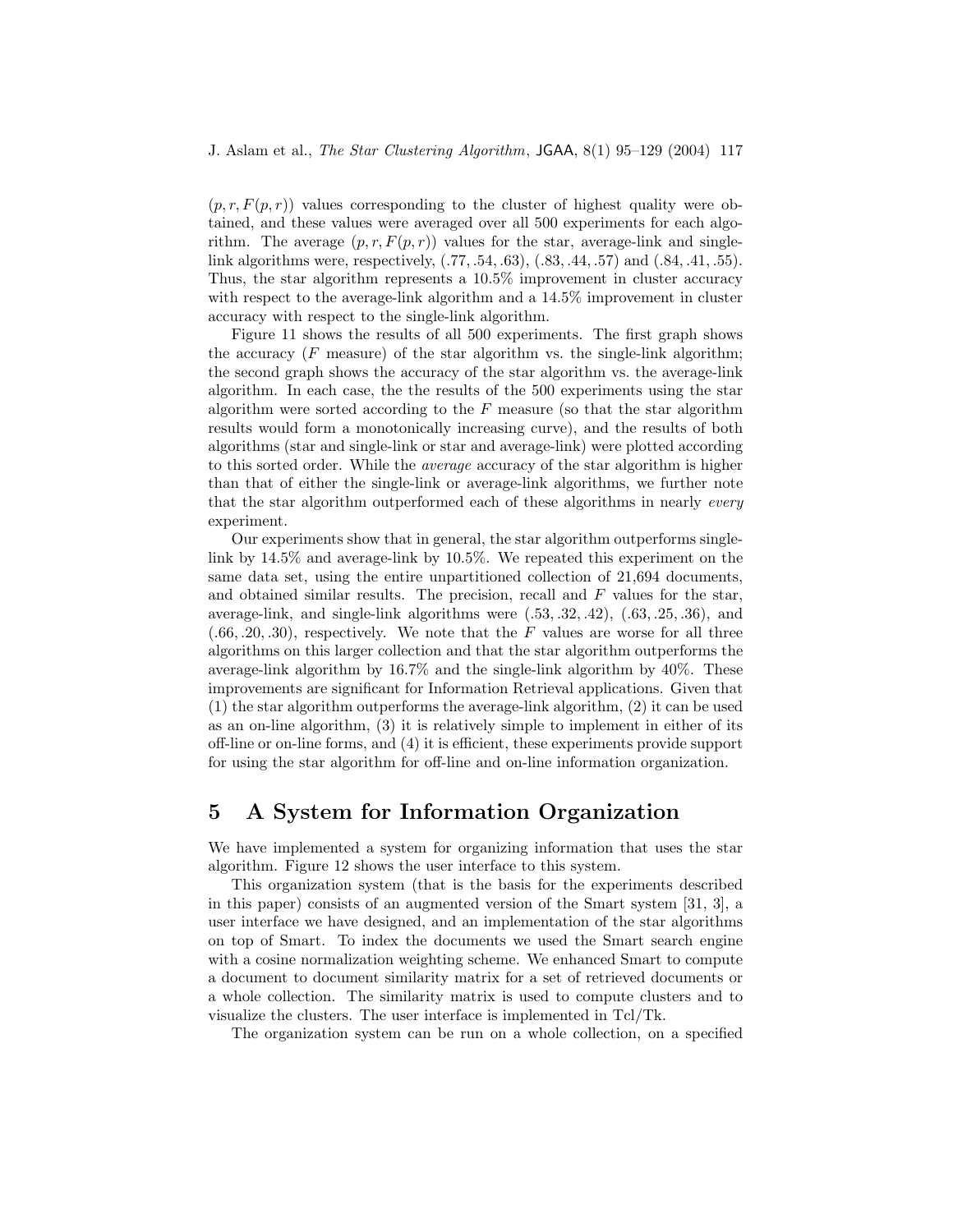

Figure 11: The  $F$  measure for (a) the star clustering algorithm vs. the single link clustering algorithm and (b) the star algorithm vs. the average link algorithm (right). The y axis shows the F measure. The x axis shows the experiment number. Experimental results have been sorted according to the F value for the star algorithm.

subcollection, or on the collection of documents retrieved in response to a user query. Users can input queries by entering free text. They have the choice of specifying several corpora. This system supports distributed information retrieval, but in this paper we do not focus on this feature, and we assume only one centrally located corpus. In response to a user query, Smart is invoked to produce a ranked list of the most relevant documents, their titles, locations and document-to-document similarity information. The similarity information for the entire collection, or for the collection computed by the query engine is provided as input to the star algorithm. This algorithm returns a list of clusters and marks their centers.

## **5.1 Visualization**

We developed a visualization method for organized data that presents users with three views of the data (see Figure 12): a list of text titles, a graph that shows the similarity relationship between the documents, and a graph that shows the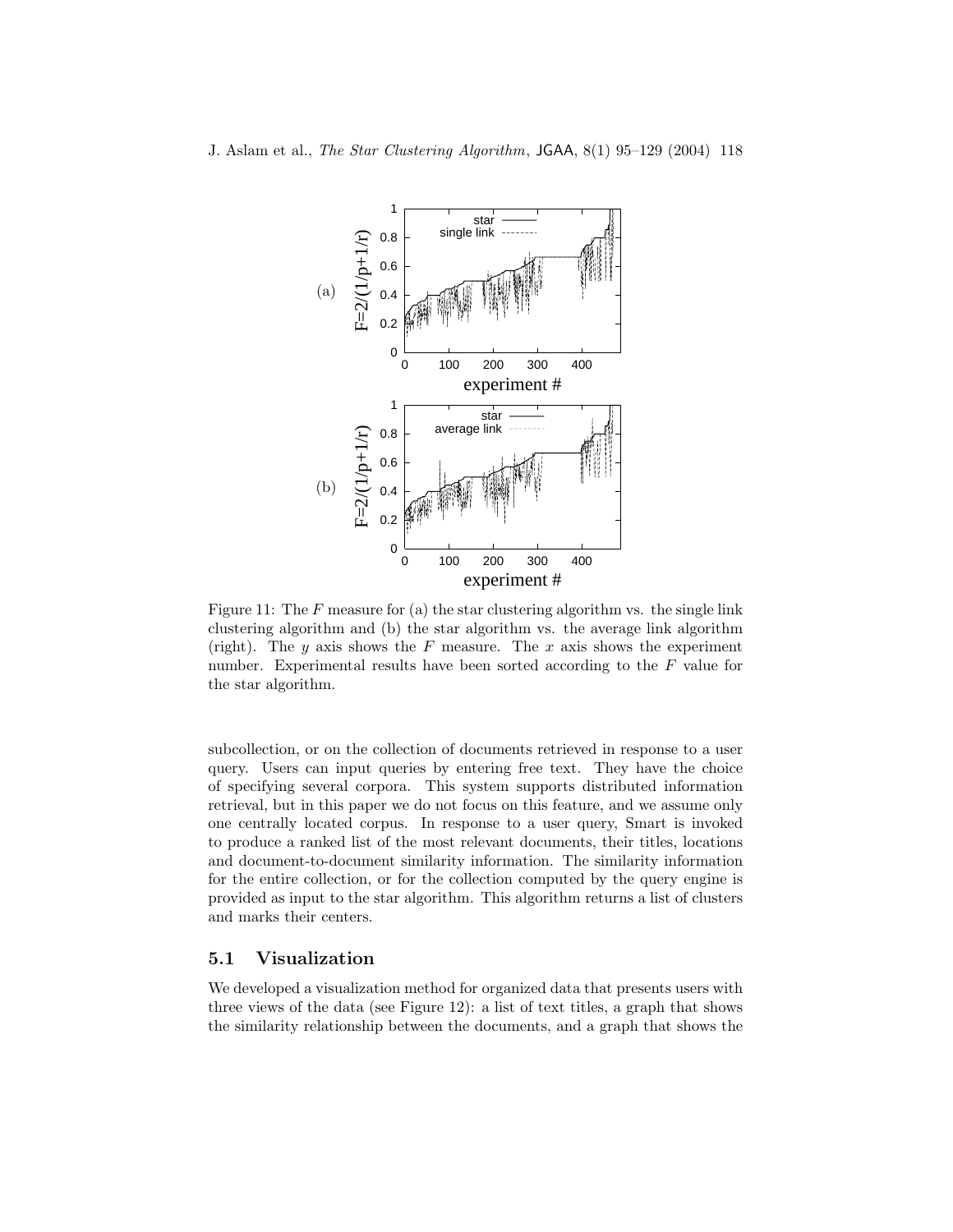

Figure 12: This is a screen snapshot from a clustering experiment. The top window is the query window. The middle window consists of a ranked list of documents that were retrieved in response to the user query. The user may select "get" to fetch a document or "graph" to request a graphical visualization of the clusters as in the bottom window. The left graph displays all the documents as dots around a circle. Clusters are separated by gaps. The edges denote pairs of documents whose similarity falls between the slider parameters. The right graph displays all the clusters as disks. The radius of a disk is proportional to the size of the cluster. The distance between the disks is proportional to the similarity distance between the clusters.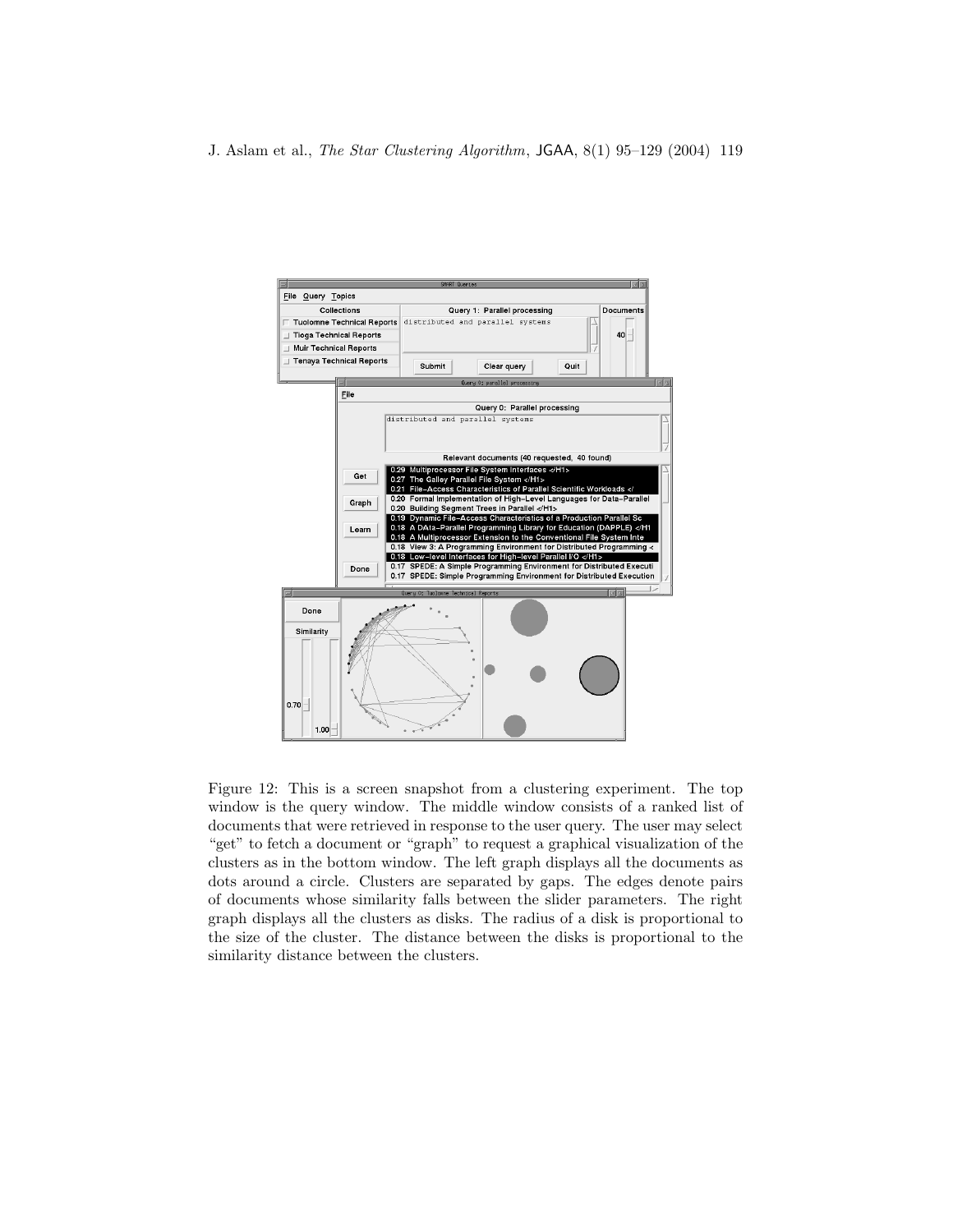similarity relationship between the clusters. These views provide users with summaries of the data at different levels of detail (text, document and topic) and facilitate browsing by topic structure.

The connected graph view (inspired by [3]) has nodes corresponding to the retrieved documents. The nodes are placed in a circle, with nodes corresponding to the same cluster placed together. Gaps between the nodes allow us to identify clusters easily. Edges between nodes are color coded according to the similarity between the documents. Two slider bars allow the user to establish minimal and maximal weight of edges to be shown.

Another view presents clusters as solid disks whose diameters are proportional to the sizes of the corresponding clusters. The Euclidean distance between the centers of two disks is meant to capture the topic separation between the corresponding clusters. Ideally, the distance between two disks would be proportional to the dissimilarity between the corresponding clusters  $C_1$  and  $C_2$ ; in other words,  $1-sim(c(C_1), c(C_2))$  where  $c(C_i)$  is the star center associated with cluster  $C_i$ . However, such an arrangement of disks may not be possible in only two dimensions, so an arrangement which *approximately* preserves distance relationships is required. The problem of finding such "distance preserving" arrangements arises in many fields, including data analysis (*e.g.*, multidimensional scaling  $[23, 9]$  and computational biology (*e.g.*, distance geometry  $[11]$ ). We employ techniques from distance geometry [11] which principally rely on eigenvalue decompositions of distance matrices, for which efficient algorithms are easily found [26].

All three views and a title window allow the user to select an individual document or a cluster. Selections made in one window are simultaneously reflected in the others. For example, the user may select the largest cluster (as is shown in the figure) which causes the corresponding documents to be highlighted in the other views. This user interface facilitates browsing by topic structure.

# **6 Conclusion**

We presented and analyzed an off-line clustering algorithm for static information organization and an on-line clustering algorithm for dynamic information organization. We discussed the random graph model for analyzing these algorithms and showed that in this model, the algorithms have an expected running time that is linear in the size of the input graph (within logarithmic factors). The data we gathered from experimenting with these algorithms provides support for the validity of our model and analyses. Our empirical tests show that both algorithms exhibit linear time performance in the size of the input graph (within lower order factors), and that they produce accurate clusters. In addition, both algorithms are simple and easy to implement. We believe that efficiency, accuracy and ease of implementation make these algorithms very practical candidates for use in automatically organizing digital libraries.

This work departs from previous clustering algorithms used in information retrieval that use a fixed number of clusters for partitioning the document space.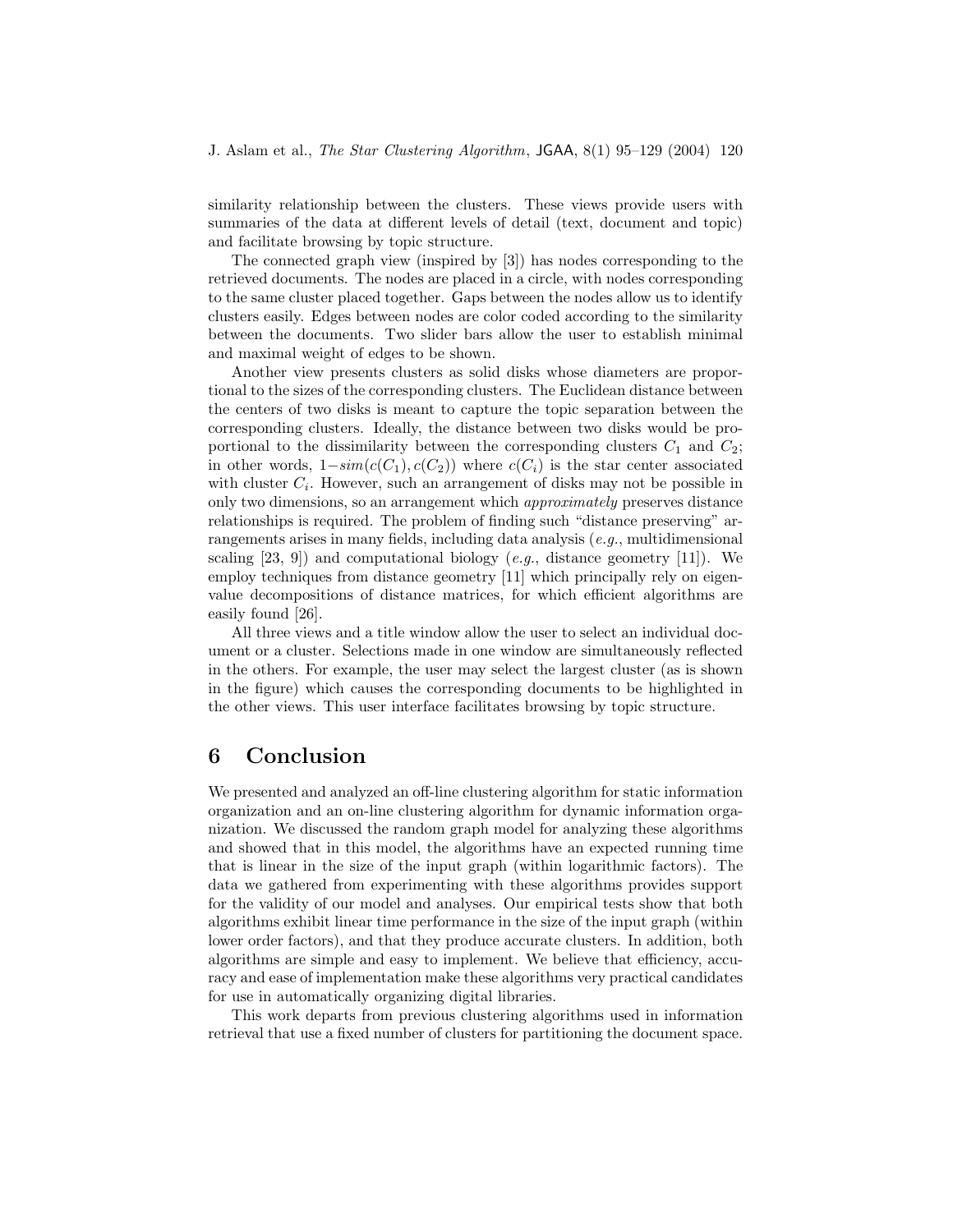Since the number of clusters produced by our algorithms is given by the underlying topic structure in the information system, our clusters are dense and accurate. Our work extends previous results [17] that support using clustering for browsing applications and presents positive evidence for the cluster hypothesis. In [4], we argue that by using a clustering algorithm that guarantees the cluster quality through separation of dissimilar documents and aggregation of similar documents, clustering is beneficial for information retrieval tasks that require both high precision and high recall.

The on-line star algorithm described in Section 4 can be optimized somewhat for efficiency, and such an optimization is given in the appendix. Both the off-line and on-line star algorithms can be further optimized in their use of similarity matrices. Similarity matrices can be very large for real document corpora, and the cost of computing the similarity matrix can be much more expensive than the basic cost of either the off-line or on-line star algorithms. At least two possible methods can be employed to eliminate this bottleneck to overall efficiency. One method would be to employ *random sampling of the vertices*. A random sample consisting of  $\Theta(\sqrt{n})$  vertices could be chosen, the similarity matrix for these vertices computed, and the star cover created. Note that the size of the computed similarity matrix is  $\Theta(n)$ , linear in the size of the input problem. Further note that the expected size of the star cover on  $n$ vertices is  $O(\log(n))$ , and thus the size of the star cover on the  $\Theta(\sqrt{n})$  sampled vertices is expected to be only a constant factor smaller. Thus, the star cover on the  $\Theta(\sqrt{n})$  sampled vertices may very well contain many of the clusters from the full cover (though the clusters may be somewhat different, of course). Once the sampled vertices are clustered, the remaining vertices may be efficiently added to this clustering by comparing to the current cluster centers (simply add a vertex to a current cluster if its similarity to the cluster center is above the chosen threshold). Another approach applicable to the on-line algorithm would be to *infer* the vertices adjacent to a newly inserted vertex in the thresholded similarity graph while only minimally referring to the similarity matrix. For each vertex to be inserted, compute its similarity to each of the current star centers. The expected similarity of this vertex to any of the satellites of a given star center can then be inferred from Equation 1. Satellites of centers "distant" from the vertex to be inserted will likely not be adjacent in the thresholded similarity graph and can be assumed non-adjacent; satellites of centers "near" the vertex to be inserted will likely be adjacent in the thresholded similarity graph and can be assumed so. We are currently analyzing, implementing and testing algorithms based on these optimizations.

We are currently pursuing several extensions for this work. We are developing a faster algorithm for computing the star cover using sampling. We are also considering algorithms for computing star covers over distributed collections.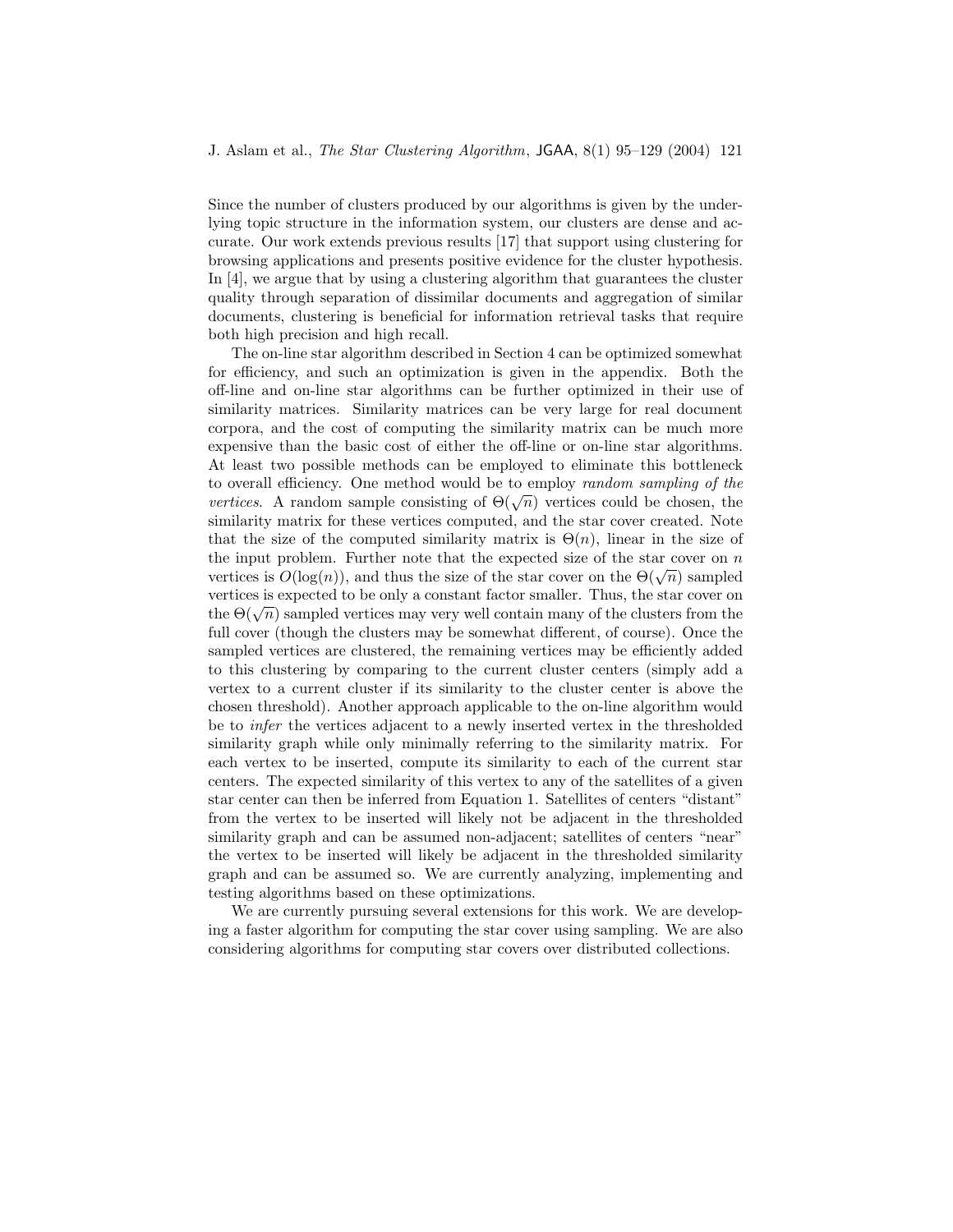# **Acknowledgements**

The authors would like to thank Ken Yasuhara who implemented the optimized version of the on-line star algorithm found in the appendix.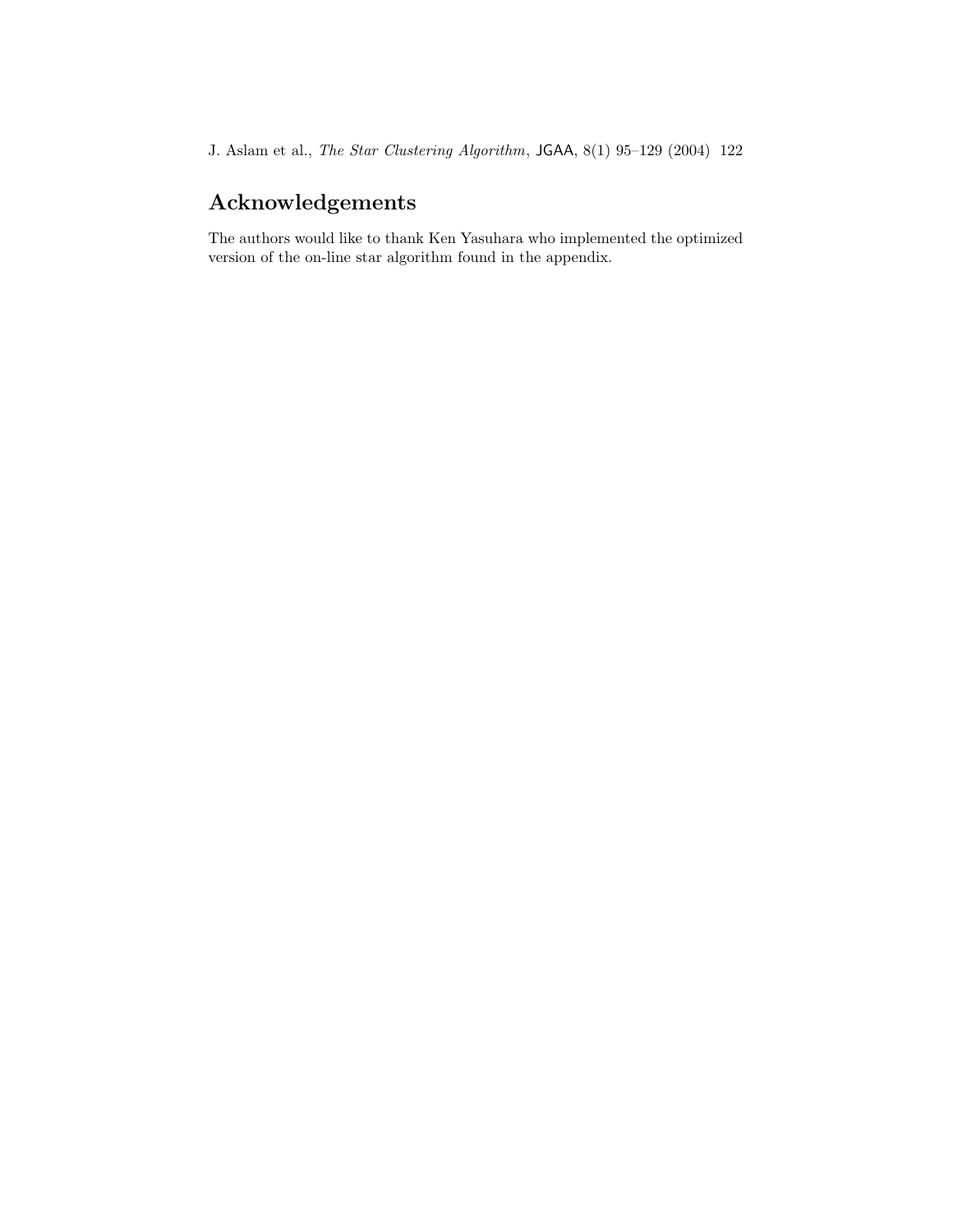# **References**

- [1] N. Alon, B. Awerbuch, Y. Azar, N. Buchbinder and J. Naor. The Online Set Cover Problem. In *Proceedings of the thirty-fifth annual ACM Symposium on Theory of Computing*, pp 100–105, San Diego, CA, 2003.
- [2] M. Aldenderfer and R. Blashfield, *Cluster Analysis*, Sage, Beverly Hills, 1984.
- [3] J. Allan. *Automatic hypertext construction*. PhD thesis. Department of Computer Science, Cornell University, January 1995.
- [4] J. Aslam, K. Pelekhov, and D. Rus, Generating, visualizing, and evaluating high-accuracy clusters for information organization, in *Principles of Digital Document Processing*, eds. E. Munson, C. Nicholas, D. Wood, Lecture Notes in Computer Science 1481, Springer Verlag 1998.
- [5] J. Aslam, K. Pelekhov, and D. Rus, Static and Dynamic Information Organization with Star Clusters. In *Proceedings of the 1998 Conference on Information Knowledge Management*, Bethesda, MD, 1998.
- [6] J. Aslam, K. Pelekhov, and D. Rus, A Practical Clustering Algorithm for Static and Dynamic Information Organization. In *Proceedings of the 1999 Symposium on Discrete Algorithms*, Baltimore, MD, 1999.
- [7] B. Bollob´as, *Random Graphs*, Academic Press, London, 1995.
- [8] F. Can, Incremental clustering for dynamic information processing, in *ACM Transactions on Information Systems*, no. 11, pp 143–164, 1993.
- [9] J. Carroll and P. Arabie. Multidimensional Scaling. *Ann. Rev. Psych.*, vol. 31, pp 607–649, 1980.
- [10] M. Charikar, C. Chekuri, T. Feder, and R. Motwani, Incremental clustering and dynamic information retrieval, in *Proceedings of the* 29<sup>th</sup> Symposium *on Theory of Computing*, 1997.
- [11] G. Crippen and T. Havel. *Distance Geometry and Molecular Conformation.* John Wiley & Sons Inc., 1988.
- [12] W. B. Croft. A model of cluster searching based on classification. *Information Systems*, 5:189-195, 1980.
- [13] W. B. Croft. Clustering large files of documents using the single-link method. *Journal of the American Society for Information Science*, pp 189- 195, November 1977.
- [14] D. Cutting, D. Karger, and J. Pedersen. Constant interaction-time scatter/gather browsing of very large document collections. In *Proceedings of the* 16th *SIGIR*, 1993.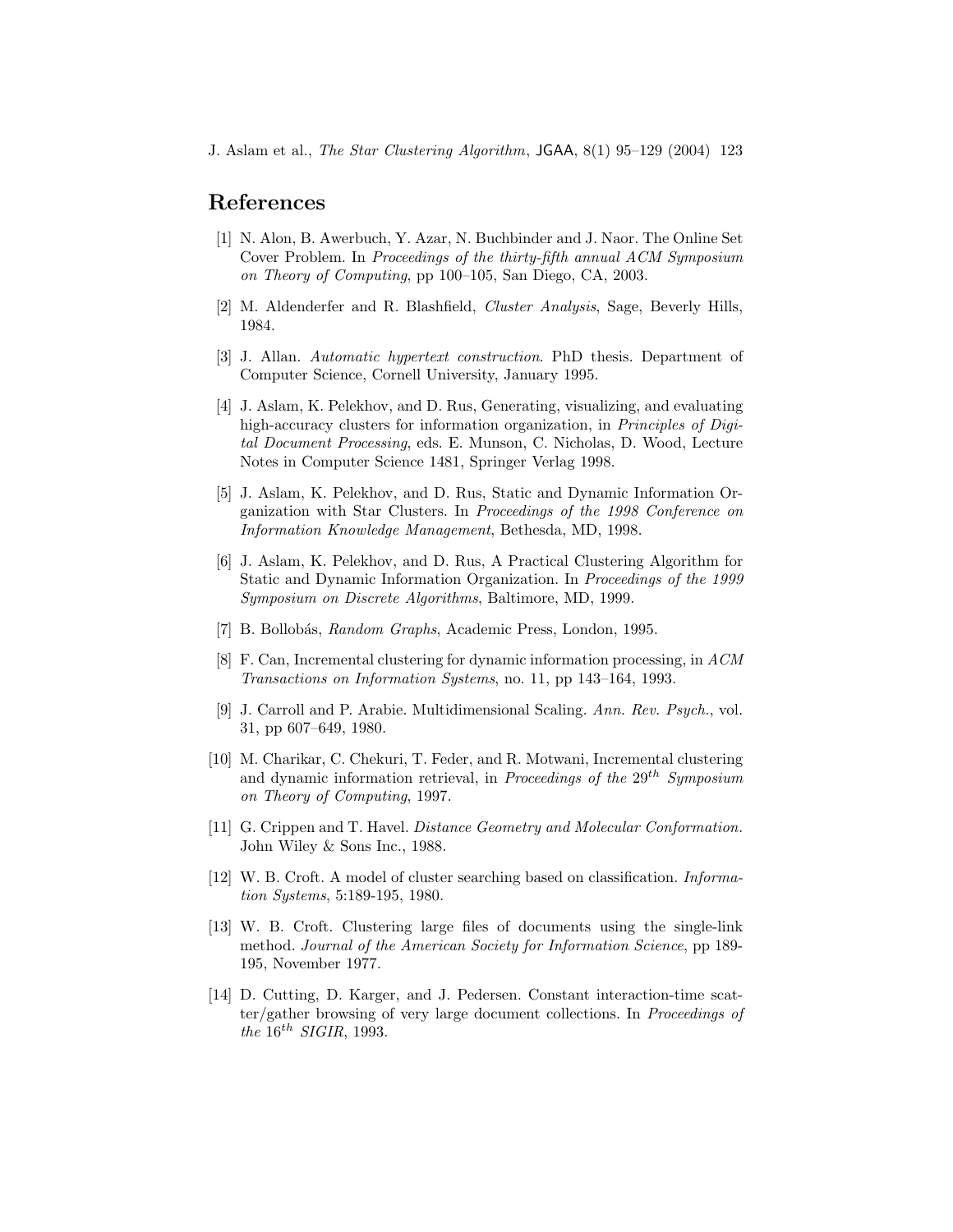- J. Aslam et al., *The Star Clustering Algorithm*, JGAA, 8(1) 95–129 (2004) 124
- [15] T. Feder and D. Greene, Optimal algorithms for approximate clustering, in *Proceedings of the* 20th *Symposium on Theory of Computing*, pp 434-444, 1988.
- [16] M. Garey and D. Johnson. *Computers and Intractability: a Guide to the Theory of NP-Completness*. W. H. Freeman and Company, New York. 1979.
- [17] M. Hearst and J. Pedersen. Reexamining the cluster hypothesis: Scatter/Gather on Retrieval Results. In *Proceedings of the* 19th *SIGIR*, 1996.
- [18] D. Hochbaum and D. Shmoys, A unified approach to approximation algorithms for bottleneck problems, *Journal of the ACM*, no. 33, pp 533-550, 1986.
- [19] A. Jain and R. Dubes. *Algorithms for Clustering Data*, Prentice Hall, 1988.
- [20] N. Jardine and C.J. van Rijsbergen. The use of hierarchical clustering in information retrieval, *Information Storage and Retrieval*, 7:217-240, 1971.
- [21] R. Karp. Reducibility among combinatorial problems. *Computer Computations*, pp 85–104, Plenum Press, NY, 1972.
- [22] G. Kortsarz and D. Peleg. On choosing a dense subgraph. In *Proceedings of the 34th Annual Symposium on Foundations of Computer Science (FOCS)*, 1993.
- [23] J. Kruskal and M. Wish. *Multidimensional scaling.* Sage Publications, Beverly Hills, CA, 1978.
- [24] N. Linial, E. London, and Y. Rabinovich. The geometry of graphs and some of its algorithmic applications. *Combinatorica* 15(2):215-245, 1995.
- [25] C. Lund and M. Yannakakis. On the hardness of approximating minimization problems. *Journal of the ACM* 41, 960–981, 1994.
- [26] W. Press, B. Flannery, S. Teukolsky, and W. Vetterling. *Numerical Recipes in C: The Art of Scientific Computing.* Cambridge University Press, 1988.
- [27] W. Pugh. SkipLists: a probabilistic alternative to balanced trees. in *Communications of the ACM*, vol. 33, no. 6, pp 668-676, 1990.
- [28] C.J. van Rijsbergen. *Information Retrieval*. Butterworths, London, 1979.
- [29] D. Rus, R. Gray, and D. Kotz. Transportable Information Agents. *Journal of Intelligent Information Systems*, vol 9. pp 215-238, 1997.
- [30] G. Salton. *Automatic Text Processing: the transformation, analysis, and retrieval of information by computer*, Addison-Wesley, 1989.
- [31] G. Salton. The Smart document retrieval project. In *Proceedings of the Fourteenth Annual International ACM/SIGIR Conference on Research and Development in Information Retrieval*, pages 356-358.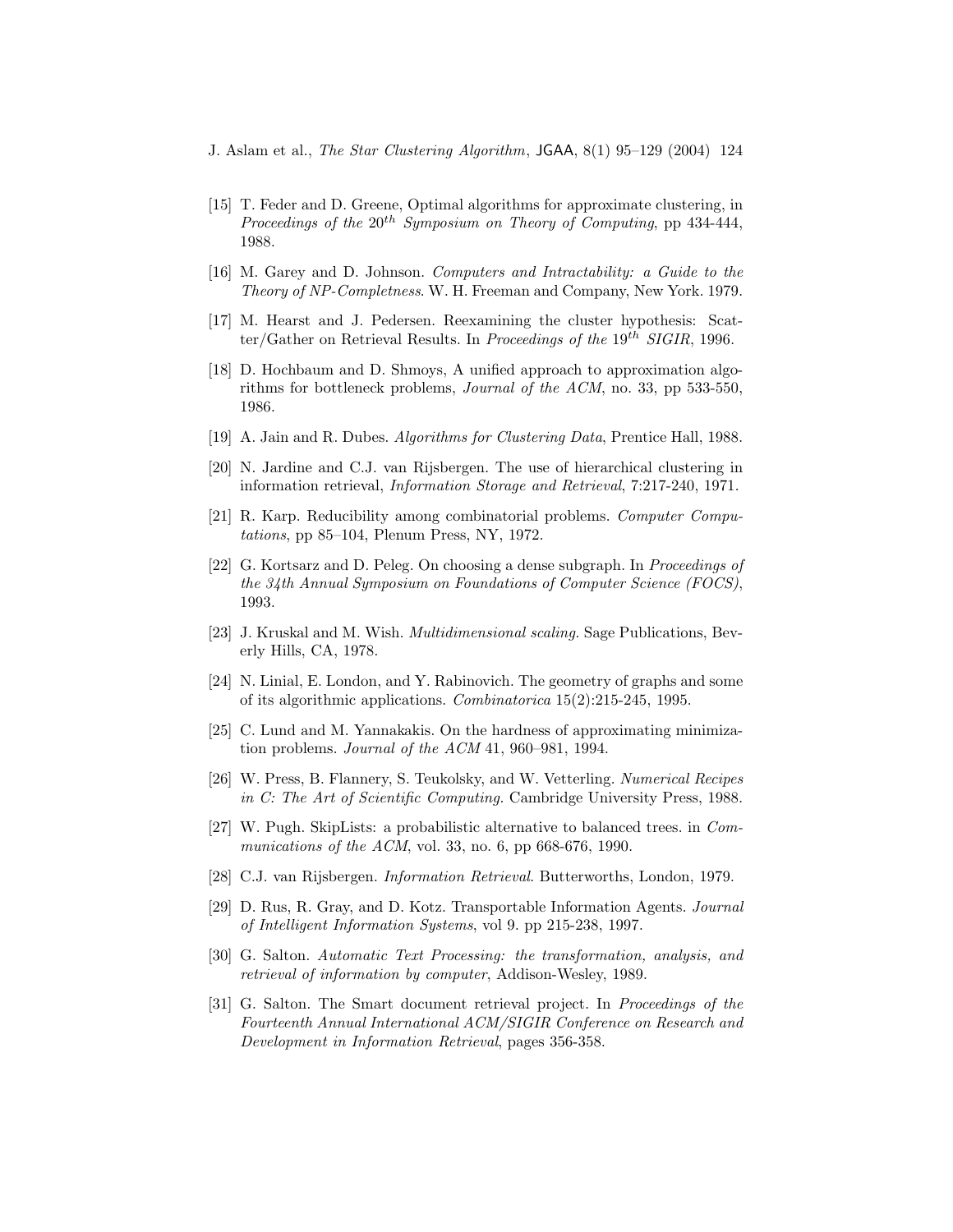- [32] H. Turtle. Inference networks for document retrieval. PhD thesis. University of Massachusetts, Amherst, 1990.
- [33] E. Voorhees. The cluster hypothesis revisited. In *Proceedings of the* 8<sup>th</sup> *SIGIR*, pp 95-104, 1985.
- [34] P. Willett. Recent trends in hierarchical document clustering: A critical review. *Information Processing and Management*, 24:(5):577-597, 1988.
- [35] S. Worona. Query clustering in a large document space. In Ed. G. Salton, *The SMART Retrieval System*, pp 298-310. Prentice-Hall, 1971.
- [36] D. Zuckerman. NP-complete problems have a version that's hard to approximate. In *Proceedings of the Eight Annual Structure in Complexity Theory Conference*, IEEE Computer Society, 305–312, 1993.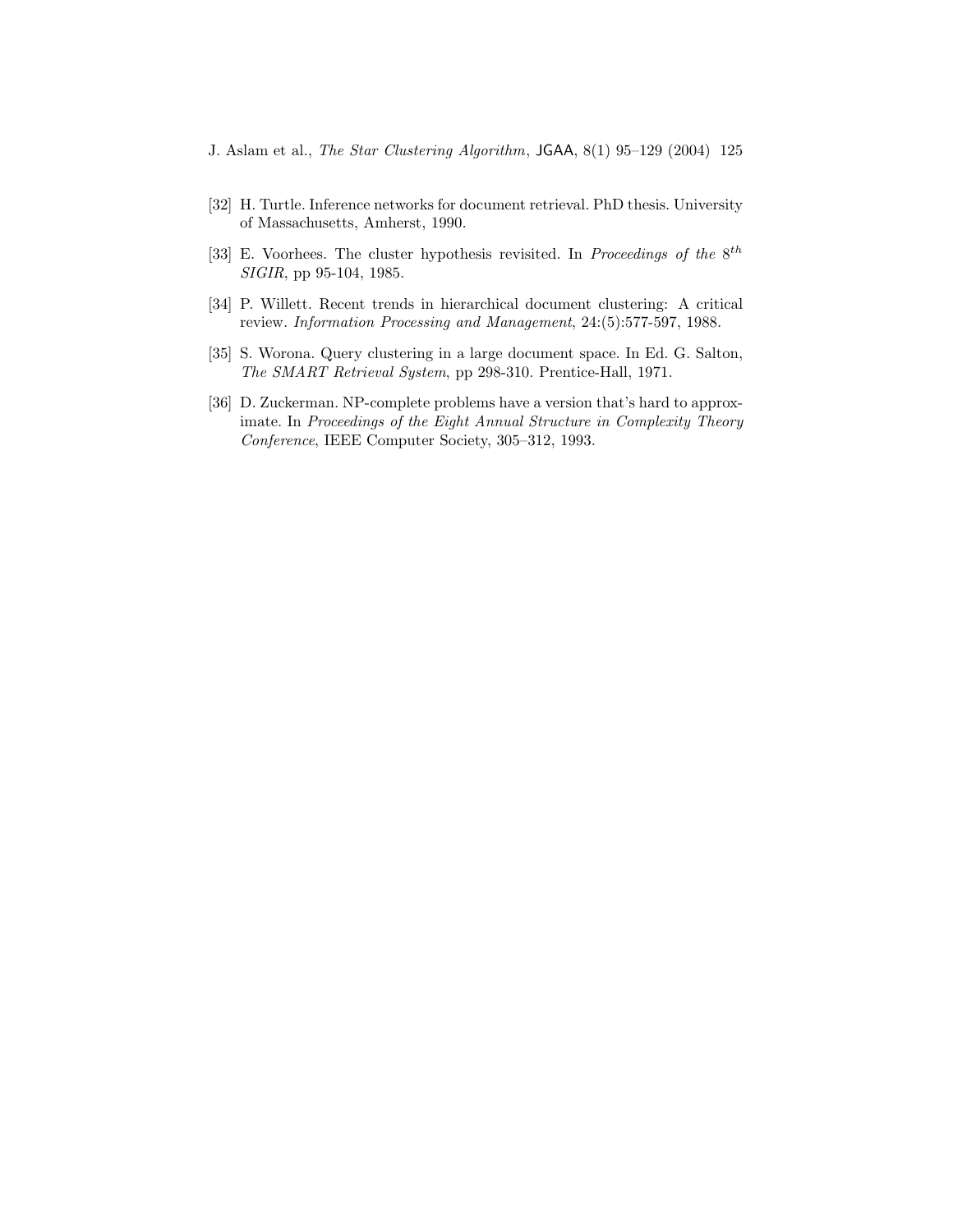# **A The Optimized On-line Star Algorithm**

A careful consideration of the on-line star algorithm presented earlier in this paper reveals a few possible optimizations. One of the parameters that regulates the running time of our algorithm is the size of the priority queue. Considering the UPDATE procedure that appears in Figure 8, we may observe that most satellites of a destroyed star are added to the queue, but few of those satellites are promoted to centers. The ability to predict the future status of a satellite can save queuing operations.

Let us maintain for each satellite vertex a *dominant center*; *i.e.*, an adjacent center of highest degree. Let us maintain for each center vertex a list of *dominated satellites*; *i.e.*, a list of those satellite vertices for which the center in question is the dominant center. Line 9 of the original UPDATE procedure, which determines whether a satellite should be promoted to a center, is equivalent to checking if the degree of the satellite is greater than the degree of its dominant center. In lines 16–22 of the original UPDATE procedure, we note that only satellites dominated by the destroyed center need to be enqueued. A list of dominated satellites maintained for each center vertex will help to eliminate unnecessary operations.

For each vertex  $v \in V$  we maintain the following data.

| $v.\mathit{type}$        | satellite or center                    |
|--------------------------|----------------------------------------|
| $v.\ndegree$             | degree of $v$                          |
| v.addj                   | list of adjacent vertices              |
| v. centers               | list of adjacent centers               |
| $v \cdot$ <i>domsats</i> | satellites dominated by this vertex    |
| $v \ldotp d$ omcenter    | dominant center                        |
| v.inQ                    | flag specifying if $v$ being processed |

In our implementation, lists of adjacent vertices and adjacent centers are SkipList data structures [27], which support INSERT and DELETE operations in expected  $\Theta(\log n)$  time. We will also define a MAX operation which simply finds the vertex of highest degree in a list. This operation runs in time linear in the size of a list; however, we will use it only on lists of adjacent centers, which are expected to be relatively small.

The dominant center of a satellite is the adjacent center of highest degree. The list of dominated satellites is implemented as a heap keyed by vertex degree. The heap supports the standard operations INSERT, DELETE, MAX and EXTRACTMAX; the ADJUST function maintains the heap's internal structure in response to changes in vertex degree.

The procedures for INSERT, DELETE and UPDATE presented here are structurally similar to the versions described earlier in this paper. A few changes need to be made to incorporate new pieces of data.

The INSERT procedure in Figure 13 adds a vertex  $\alpha$  with a list of adjacent vertices L to a thresholded similarity graph  $G_{\sigma}$  and updates the star cover of  $G_{\sigma}$ .

Lines 1–7 of the algorithm initialize various data fields of  $\alpha$ . Lines 10–14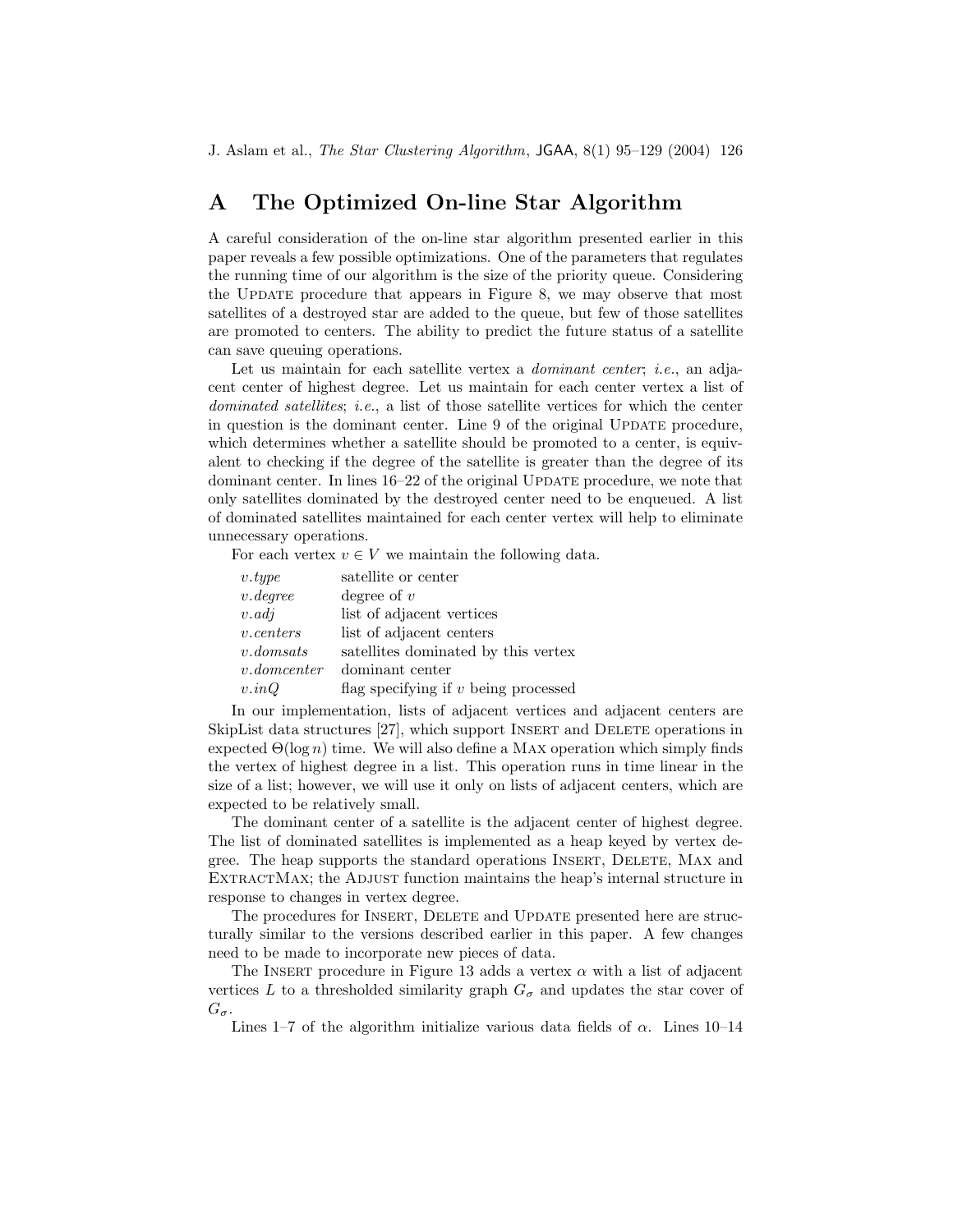update the degrees and adjacency lists of  $\alpha$  and its adjacent vertices  $\beta$ . Lists of dominated satellites that contain  $\beta$  are maintained in lines 13–15 to reflect the change in degree of  $\beta$ . Lines 16–18 build the list of centers adjacent to  $\alpha$ .

Any satellite vertex adjacent to  $\alpha$  may potentially be placed into  $Q$ . However, as discussed earlier in this section, only satellites that have a degree higher than the degree of their dominant centers need to be enqueued (lines 19–22). Similarly,  $\alpha$  is enqueued only if it has no adjacent centers lines 25–27, or if it has a greater degree than its dominant center (lines  $31-34$ ). The UPDATE procedure called in line 36 computes a correct star cover.

The DELETE procedure in Figure 14 removes vertex  $\alpha$  from the appropriate data structures and modifies the star cover. Lines 1–7 remove  $\alpha$  from adjacency lists (line 3), modify degrees of affected vertices (line 2), and maintain correct lists of dominated satellites (lines 4–6). A different course of action should be taken upon removing a satellite vertex (lines 8–24) or a center vertex (lines 25–36).

A satellite vertex should be removed from the dominated satellite list of its dominant center (lines 10–12). The degrees of the centers adjacent to  $\alpha$  have decreased, leading to a possible conflict between a center and its dominated satellites. The dominated satellites that have degrees greater than the degrees of their dominant centers are located in lines 13–23 of the code, removed from dominated satellites lists (line 16) and enqueued (lines 18–21).

If a center vertex is being removed, it is deleted from the lists of centers of its adjacent vertices (lines 26–28), and its dominated satellites are enqueued (lines  $29-35$ ). The UPDATE procedure is then called to recompute the star cover.

The UPDATE procedure is given in Figure 15. Vertices are organized in a priority queue, and a vertex  $\phi$  of highest degree is considered in each iteration (line 2). The algorithm assigns an appropriate type to the vertex and updates the graph data structures appropriately.

If  $\phi$  has no adjacent centers (lines 3–8), it becomes a center and is included in the centers lists of its adjacent vertices (lines 6–8). Otherwise, a dominant center of  $\phi$  is found and assigned to  $\lambda$  (line 10). If  $\lambda$  is a true dominant center (*i.e.*, the degree of  $\lambda$  is greater than the degree of  $\phi$ ), we set the dominant center of  $\phi$  to  $\lambda$  (lines 12–16). Otherwise (lines 17–40), the degree of  $\phi$  is greater than the degrees of all its adjacent centers, and thus  $\phi$  is promoted to a center. The centers adjacent to phi are destroyed (lines 23–38), and the satellites dominated by these stars are enqueued (lines 30–36). The cycle is repeated until the queue is empty.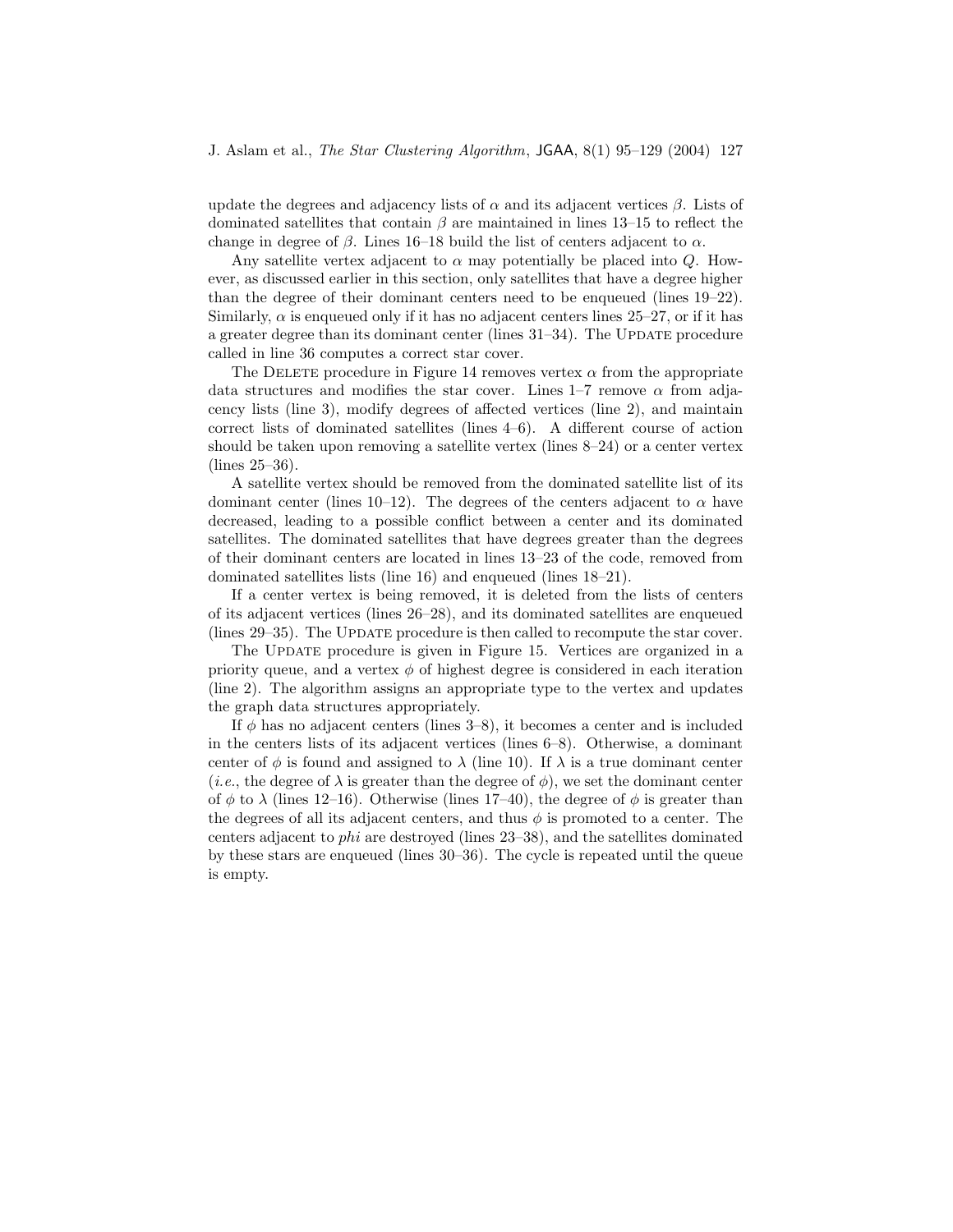INSERT $(\alpha, L, G_{\sigma})$ 1  $\alpha.\textit{type} \leftarrow \textit{satellite}$ 2  $\alpha$ *.degree*  $\leftarrow 0$ 3  $\alpha$ .*adj*  $\leftarrow \emptyset$ 4  $\alpha$ .centers  $\leftarrow \emptyset$ <br>5  $\alpha$ .domcenter 5  $\alpha$ .domcenter  $\leftarrow$  *NIL*<br>6  $\alpha$ .domsats  $\leftarrow$  0 6  $\alpha$ *.domsats*  $\leftarrow \emptyset$ <br>7  $\alpha$ *.in* $\omega$   $\leftarrow$  *false* 7  $\alpha.inQ \leftarrow false$ <br>8 forall  $\beta$  in  $L$ **forall**  $\beta$  **in**  $L$ 9  $\alpha$ .degree  $\leftarrow \alpha$ .degree + 1<br>10  $\beta$ .degree  $\leftarrow \beta$ .degree + 1 10  $\beta$ *. degree*  $\leftarrow \beta$ *. degree* + 1<br>11 **INSERT** $(\beta, \alpha$ *. adj*)  $INSENT(\beta, \alpha.add)$ 12 INSERT $(\alpha, \beta, adj)$ 13 **if**  $(\beta \text{.} dometer \neq \text{NIL})$ <br>14 **ADJUST** $(\beta, \beta \text{.} domega$ 14 Adjust(β, β.*domcenter*.*domsats*) 15 **endif** 16 **if**  $(\beta \text{.type} = center)$ 17 Insert(β, α.*centers*) 18 **else** 19 **if** (β.*degree* > β.*domcenter*.*degree*) 20  $\beta.inQ \leftarrow true$ <br>21 **ENOUEUE**(*A.C*)  $\text{ENQUEUE}(\beta,Q)$ 22 **endif** 23 **endif** 24 **endfor** 25 **if**  $(\alpha \cdot \text{centers} = \emptyset)$ <br>26  $\alpha \cdot \text{in} \Omega \leftarrow \text{true}$ 26  $\alpha.inQ \leftarrow true$ <br>27 ENOUEUE( $\alpha$ , 0)  $\text{ENQUEUE}(\alpha, Q)$ 28 **else** 29  $\alpha$ .domcenter ← MAX( $\alpha$ .centers)<br>30 INSERT( $\alpha$ ,  $\alpha$ .domcenter.domsats)  $INSERT(\alpha, \alpha.domcenter.domsats)$ 31 **if**  $(\alpha \cdot degree > \alpha \cdot d$ *omcenter*.*degree*) 32  $\alpha.inQ \leftarrow true$ <br>33 **ENQUEUE**( $\alpha, \beta$ )  $\text{ENQUEUE}(\alpha, Q)$ 34 **endif** 35 **endif** 36 UPDATE $(G_{\sigma})$  $\mathrm{DELETE}(\alpha, G_{\sigma})$ 1 **forall** β **in** α.*adj* 2  $\beta$ .degree ←  $\beta$ .degree – 1<br>3 DELETE( $\alpha$ ,  $\beta$ , adj)  $\mathrm{DELETE}(\alpha, \beta.add)$ 4 **if**  $(\beta \text{.} \text{domcenter} \neq \text{NIL})$ <br>5 **ADJUST** $(\beta, \beta \text{.} \text{domcen})$ 5 Adjust(β, β.*domcenter*.*domsats*) 6 **endif** 7 **endfor** 8 **if**  $(\alpha \text{.type} = \text{satellite})$ 9 **forall** β **in** α.*centers* 10 **if**  $(\beta = \alpha \cdot \text{domcenter})$ 11  $D \text{ELETE}(\alpha, \beta \text{. } \text{domsats})$ 12 **endif** 13  $\gamma \leftarrow \text{MAX}(\beta \cdot \text{domsats})$ <br>14 **while**  $(\beta \cdot \text{domsats} \neq \emptyset)$ 14 **while**  $(\beta \cdot \text{domsats} \neq \emptyset \text{ and } \gamma \cdot \text{degree})$  3. degree)  $\gamma$ *.degree* >  $\beta$ *.degree*) 16 EXTRACTMAX(*β.domsats*) 17  $\gamma$ *. domcenter*  $\leftarrow$  *NIL*<br>18 **if**  $(\gamma$ *inQ* = *false*) **if**  $(\gamma.inQ = false)$ 19  $\gamma.inQ \leftarrow true$ <br>20 ENOUEUE( $\gamma$ , 0  $\text{ENQUEUE}(\gamma,Q)$ 21 **endif** 22  $\gamma \leftarrow \text{MAX}(\beta \cdot \text{domsats})$ <br>23 **endwhile** endwhile 24 **endfor** 25 **else** 26 **forall** β **in** α.*adj* 27 DELETE $(\alpha, \beta, centers)$ 28 **endfor** 29 **forall** ν **in** α.*domsats* 30  $\nu$ *. domcenter* ← *NIL*<br>31 **if**  $(\nu$ *inO* = *false*)  $\mathbf{if}$   $(\nu.inQ = false)$ 32  $\nu.inQ \leftarrow true$ <br>33  $\text{ENQUEUE}(\nu, Q)$  $\text{ENQUEUE}(\nu, Q)$ 34 **endif** 35 **endfor** 36 **endif** 37 UPDATE $(G_{\sigma})$ 

Figure 13: The details of the Insert oper-Figure 14: The details of the Delete opation for the optimized on-line star algo-eration for the optimized on-line star algorithm. rithm.